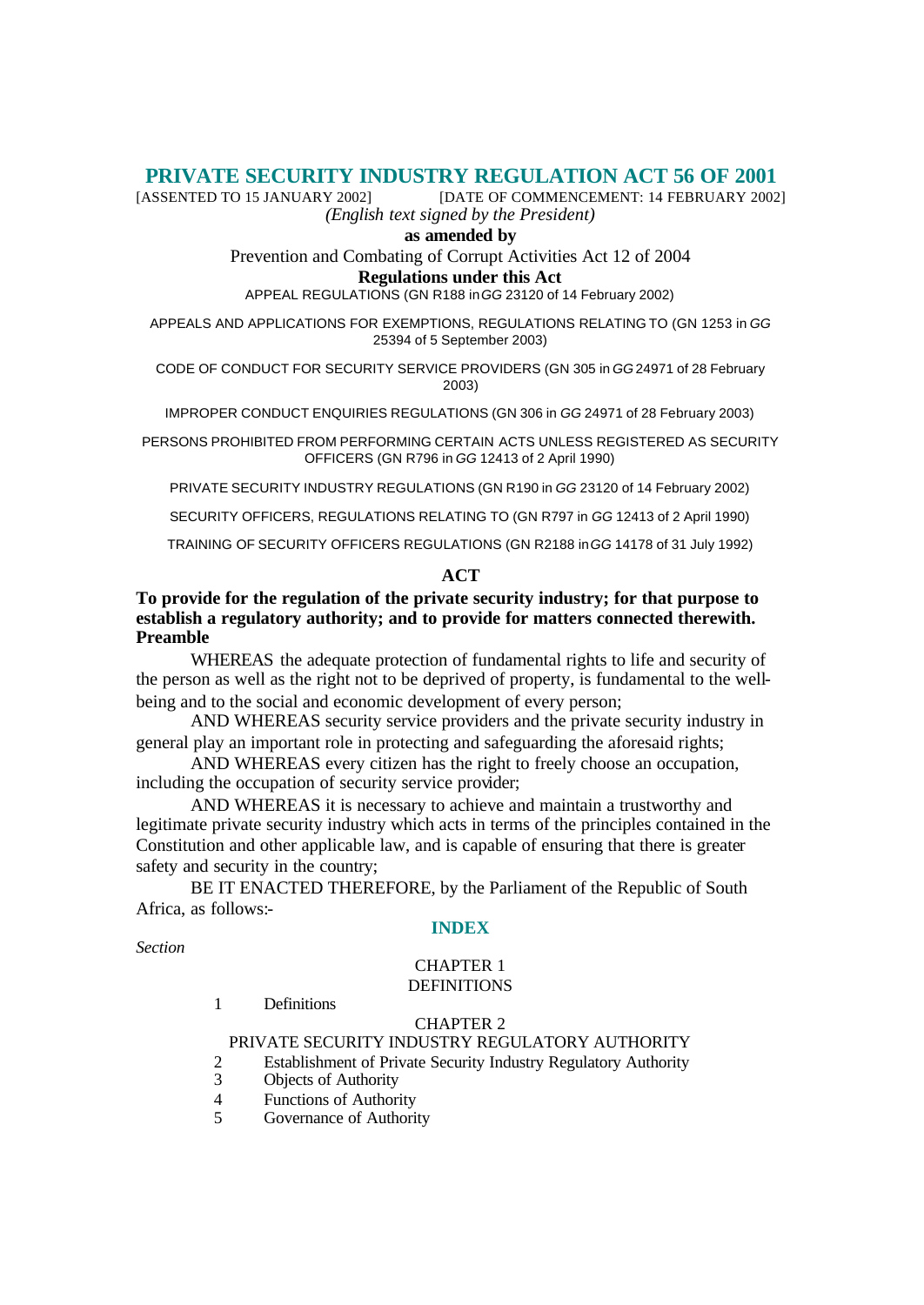- Establishment and constitution of Council and appointment of councillors
- Disqualifications for appointment as councillor
- Terms and conditions of office, vacation of office and payment of remuneration and allowances
- Functions of Council and chairperson
- Accountability of Council
- Ministerial supervision of Authority
- Meetings and conflict of interests
- Committees to assist Council
- Staff of Authority
- Delegation of powers and assignment of duties by Council
- Funds of Authority
- Bookkeeping and financial statements
- Auditing
- Financial year

#### CHAPTER 3

## REGISTRATION AS SECURITY SERVICE PROVIDER

- Obligation to register and exemptions
- Application for registration
- Renewal of registration
- Requirements for registration
- Register of security service providers
- Registration and identification certificates
- Suspension, withdrawal and lapsing of registration
- Application for court order in respect of a security service provider

#### CHAPTER 4

#### PROPER CONDUCT AND APPEAL

- Code of conduct
- Improper conduct proceedings against security servic e providers
- Appeal against decisions

#### CHAPTER 5

#### MONITORING AND INVESTIGATION

- Appointment of inspectors
- Code of conduct for inspectors
- Inspection of security service providers
- Powers of inspectors relating to security service providers

#### CHAPTER 6

#### GENERAL PROVISIONS

- Regulations
- Provision of information to Authority
- Preservation of confidentiality
- Offences and penalties
- Extra-territorial application of Act and jurisdiction
- Limitation of liability
- Delegation of powers by Minister
- Act binds State
- Amendment and repeal of laws
- Transitional provisions
- Short title and commencement
- Schedule Table of offences

#### **CHAPTER 1**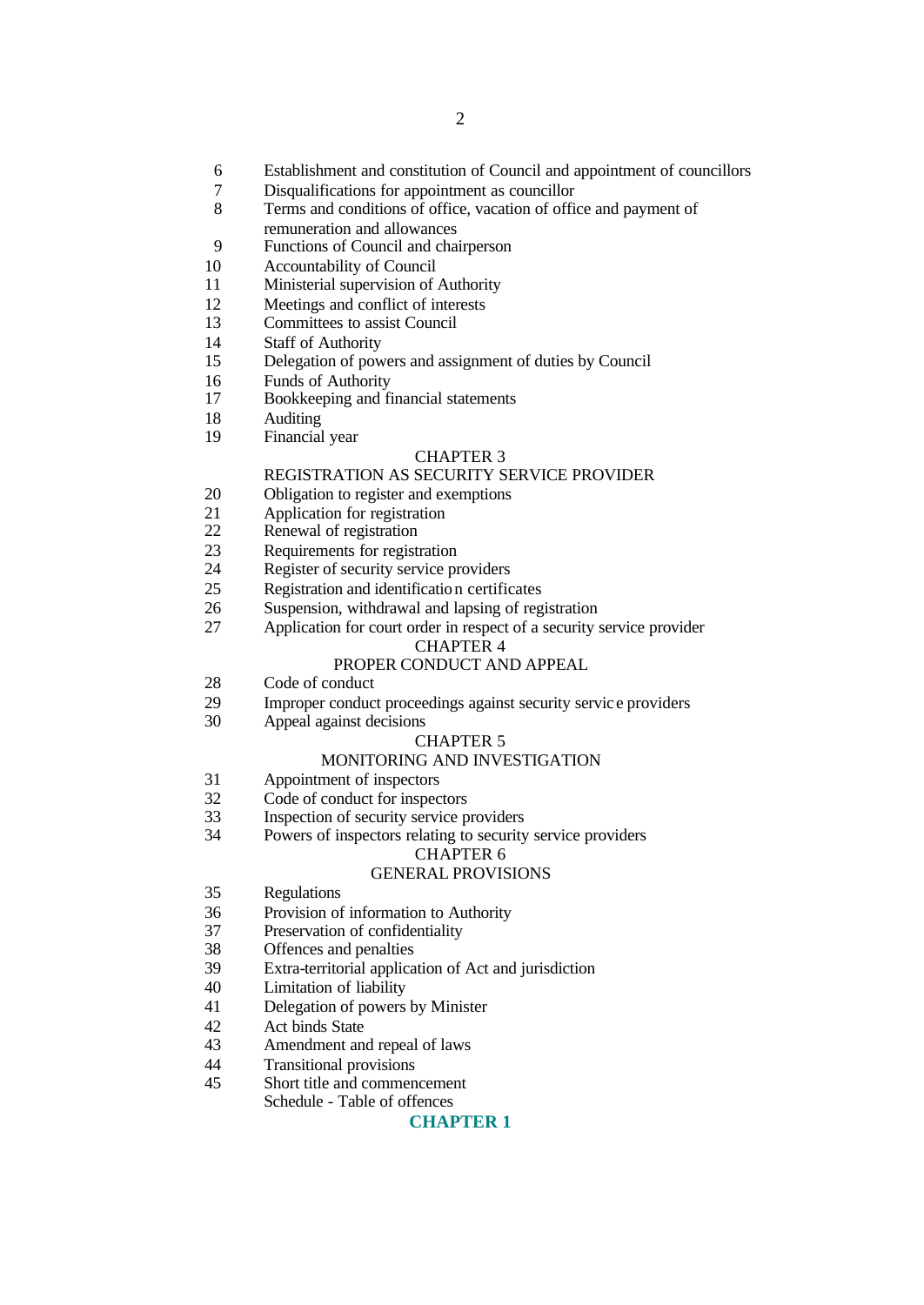#### **DEFINITIONS (s 1)**

#### **1 Definitions**

(1) In this Act, unless the context indicates otherwise-

**'Authority'** means the Private Security Industry Regulatory Authority established by section  $2(1)$ ;

**'business trust'** means a trust created for the purpose of making a profit through the combination of capital contributed by the beneficiaries of the trust and through the administration or management of the capital by trustees or a person acting on behalf of the trustees, for the benefit of the beneficiaries;

**'chairperson'** means the chairperson of the Council;

**'close corporation'** means a close corporation within the meaning of the Close Corporations Act, 1984 (Act 69 of 1984);

**'code of conduct'** means the code of conduct contemplated in section 28; **'committee'** means a committee appointed in terms of section 13;

**'company'** means a company within the meaning of the Companies Act, 1973 (Act 61 of 1973);

**'Council'** means the Council established by section 6;

**'councillor'** means a member of the Council as contemplated in section 6;

**'director'** means the director of the Authority appointed in terms of section 14

(1);

**'employ'**, with regard to a security officer, includes the employment, controlling or making available of the security officer or his or her services or assistance, as contemplated in the definition of 'security officer';

**'inspector'** means a person appointed as an inspector in terms of section 31;

**'Levies Act'** means the Private Security Industry Levies Act;

**'locksmith'** means a person who, for the benefit of another person, engages in any activity or business which is related to the opening, closing or engaging of locking mechanisms of any nature, by means of a specialised device;

**'Minister'** means the Minister for Safety and Security;

**'National Commissioner'** means the National Commissioner contemplated in section 6 (1) of the South African Police Service Act, 1995 (Act 68 of 1995);

**'organ of State'** means an organ of State as defined in section 239 of the Constitution (Act 108 of 1996), but does not include the Security Services referred to in section 199 of the Constitution;

**'person'** includes-

- *(a)* a natural person;
- *(b)* a partnership;
- *(c)* a business trust;
- *(d)* a foundation;
- *(e)* any company or close corporation incorporated or registered in terms of any law; and
- *(f)* any other body of persons corporate or unincorporate;

**'premises'** means any site, place or location regardless of whether it is or forms part of any temporary or permanent structure, building, vessel, vehicle or aircraft;

**'prescribe'** means prescribe by regulation;

**'private investigator'** means a person who, in a private capacity and for the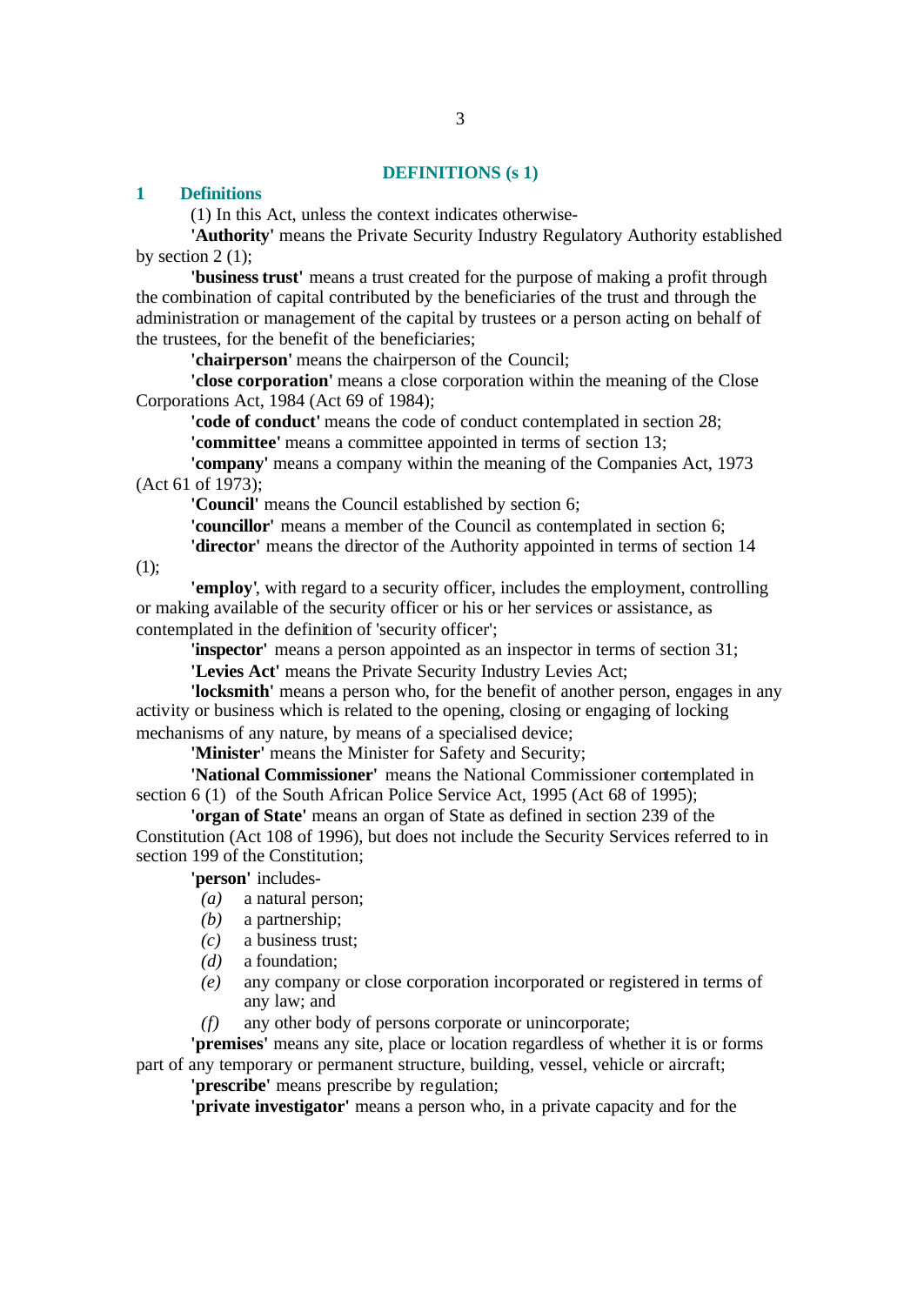benefit of another person, investigates the identity, actions, character, background or property of another person, without the consent of such a person, but does not include-

- *(a)* auditors, accountants, attorneys, advocates or forensic scientists conducting investigations which fall within the normal and reasonable course and scope of their professional functions;
- *(b)* internal investigators conducting normal and reasonable investigations into employee misconduct;
- *(c)* internal investigators conducting investigations which a business, other than an investigating business, may undertake in the course and scope of its normal and reasonable endeavours to safeguard its security, strategic, operational or business interests:

Provided that no person is excluded from the definition of a private investigator if he or she conducts any investigation which falls within the exclusive function of the State;

**'private security industry'** means the industry conducted by security service providers;

**'property'** means any movable, immovable or intellectual property, or any right to such property;

**'register'**, with regard to a security service provider, means entering the name of a security service provider in the register contemplated in section 24;

**'regulation'** means a regulation made in terms of section 35;

**'security business'** means, subject to subsection (2), any person who renders a security service to another for remuneration, reward, fee or benefit, except a person acting only as a security officer;

# **'security equipment'** means-

- *(a)* an alarm system;
- *(b)* a safe, vault or secured container;
- *(c)* a satellite tracking device, closed circuit television or other electronic monitoring device or surveillance equipment;
- *(d)* a device used for intrusion detection, access control, bomb detection, fire detection, metal detection, x-ray inspection or for securing telephone communications;
- *(e)* a specialised device used to open, close or engage locking mechanisms; or
- *(f)* a specialised device used to reproduce or duplicate keys or other objects which are used to unlock, close or engage locking mechanisms;

**'security officer'** means any natural person-

- *(a)* (i) who is employed by another person, including an organ of State, and who receives or is entitled to receive from such other person any remuneration, reward, fee or benefit, for rendering one or more security services; or
	- (ii) who assists in carrying on or conducting the affairs of another security service provider, and who receives or is entitled to receive from such other security service provider, any remuneration, reward, fee or benefit, as regards one or more security services;
- *(b)* who renders a security service under the control of another security service provider and who receives or is entitled to receive from any other person any remuneration, reward, fee or benefit for such service; or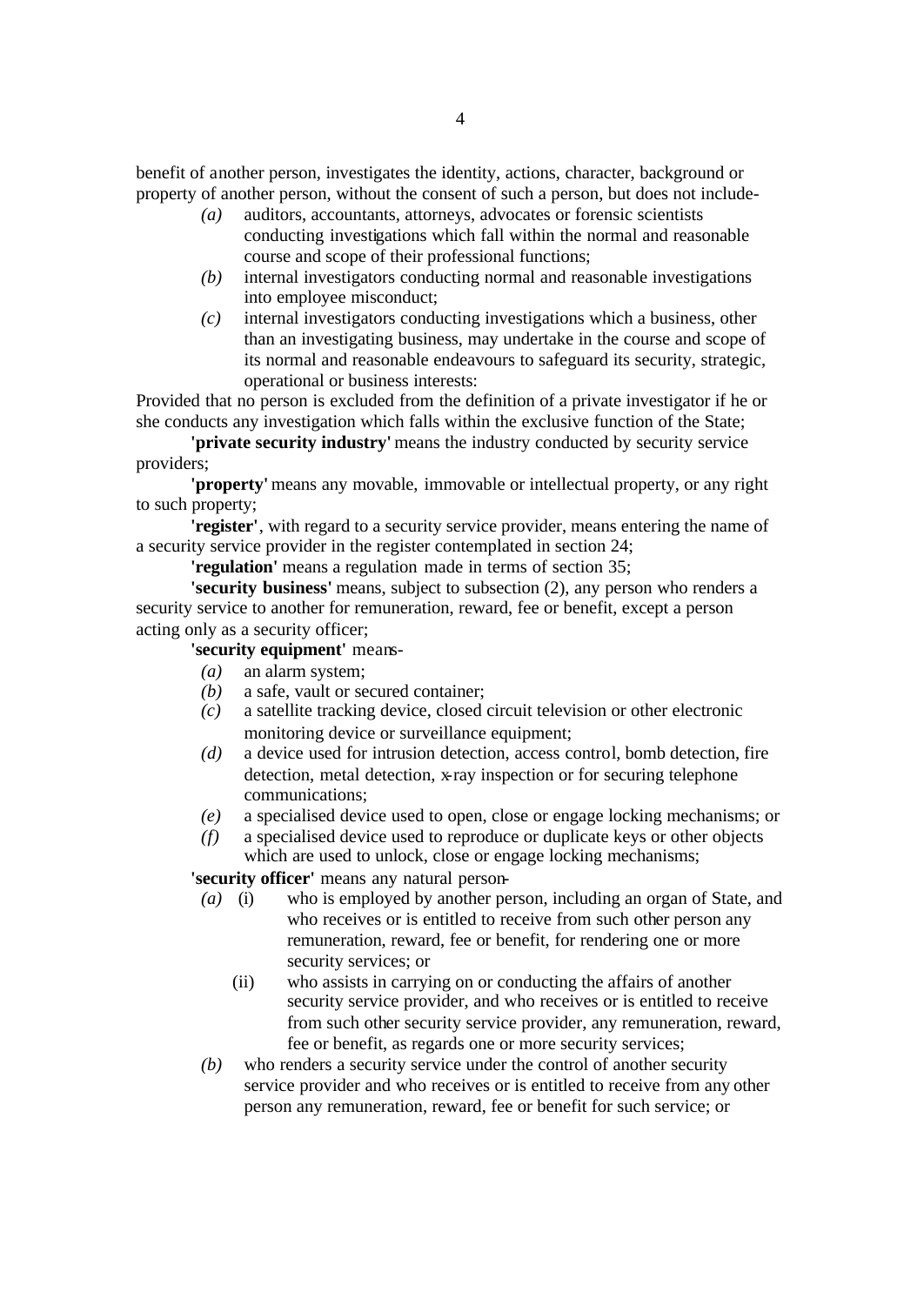*(c)* who or whose services are directly or indirectly made available by another security service provider to any other person, and who receives or is entitled to receive from any other person any remuneration, reward, fee or benefit for rendering one or more security services;

**'security service'** means one or more of the following services or activities:

- *(a)* protecting or safeguarding a person or property in any manner;
- *(b)* giving advice on the protection or safeguarding of a person or property, on any other type of security service as defined in this section, or on the use of security equipment;
- *(c)* providing a reactive or response service in connection with the safeguarding of a person or property in any manner;
- *(d)* providing a service aimed at ensuring order and safety on the premises used for sporting, recreational, entertainment or similar purposes;
- *(e)* manufacturing, importing, distributing or advertising of monitoring devices contemplated in section 1 of the Interception and Monitoring Prohibition Act, 1992 (Act 127 of 1992);
- *(f)* performing the functions of a private investigator;
- *(g)* providing security training or instruction to a security service provider or prospective security service provider;
- *(h)* installing, servicing or repairing security equipment;
- *(i)* monitoring signals or transmissions from electronic security equipment;
- *(j)* performing the functions of a locksmith;
- *(k)* making a person or the services of a person available, whether directly or indirectly, for the rendering of any service referred to in paragraphs *(a)* to *(j)* and *(l)*, to another person;
- *(l)* managing, controlling or supervising the rendering of any of the services referred to in paragraphs *(a)* to *(j)*;
- *(m)* creating the impression, in any manner, that one or more of the services in paragraphs *(a)* to *(l)* are rendered;

**'security service provider'** means a person who renders a security service to another for a remuneration, reward, fee or benefit and includes such a person who is not registered as required in terms of this Act;

**'security training'** means any training, instruction or qualification required in terms of any law before a person may be registered as a security service provider or allowed to render a particular security service;

**'serve'**, in relation to any document or notice required in terms of this Act to be served on any person, means to send such a document or notice by post to the current business, employment or residential address as reflected in the records of the Authority, or to deliver, or to offer to deliver, a copy of the document or notice personally to such person, or at such person's employment or residential address to any person who is apparently over the age of 16 years who resides or is employed at such address;

**'Service'** means the South African Police Service, established by section 5 of the South African Police Service Act, 1995 (Act 68 of 1995);

**'this Act'** includes the regulations and the code of conduct for security service providers.

(2) The Minister may, after consultation with the Authority and as long as it does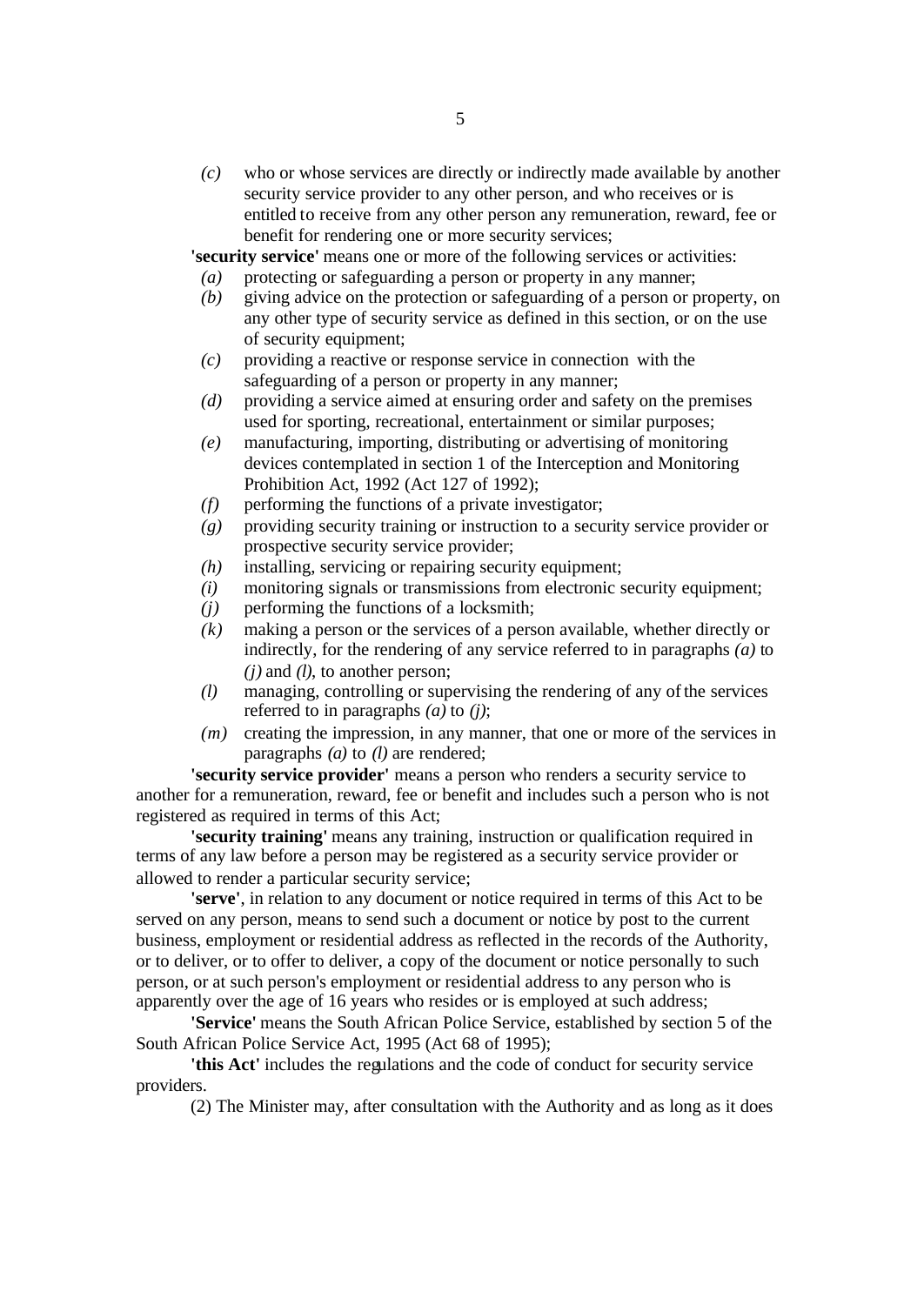not prejudice the achievement of the objects of this Act, by notice in the *Gazette*, exempt any service, activity or practice or any equipment or any person or entity from any or all the provisions of this Act.

## **CHAPTER 2**

#### **PRIVATE SECURITY INDUSTRY REGULATORY AUTHORITY (ss 2-19) 2 Establishment of Private Security Industry Regulatory Authority**

(1) A juristic person to be known as the Private Security Industry Regulatory Authority, is hereby established.

(2) The head office of the Authority is situated in Pretoria.

## **3 Objects of Authority**

The primary objects of the Authority are to regulate the private security industry and to exercise effective control over the practice of the occupation of security service provider in the public and national interest and the interest of the private security industry itself, and for that purpose, subject to this Act, to-

- *(a)* promote a legitimate private security industry which acts in terms of the principles contained in the Constitution and other applicable law;
- *(b)* ensure that all security service providers act in the public and national interest in the rendering of security services;
- *(c)* promote a private security industry which is characterized by professionalism, transparency, accountability, equity and accessibility; *(d)* promote stability of the private security industry;
- *(e)* promote and encourage trustworthiness of security service providers;
- *(f)* determine and enforce minimum standards of occupational conduct in respect of security service providers;
- *(g)* encourage and promote efficiency in and responsibility with regard to the rendering of security services;
- *(h)* promote, maintain and protect the status and interests of the occupation of security service provider;
- *(i)* ensure that the process of registration of security service providers is transparent, fair, objective and concluded timeously;
- *(j)* promote high standards in the training of security service providers and prospective security service providers;
- *(k)* encourage ownership and control of security businesses by persons historically disadvantaged through unfair discrimination;
- *(l)* encourage equal opportunity employment practices in the private security industry;
- *(m)* promote the protection and enforcement of the rights of security officers and other employees in the private security industry;
- *(n)* ensure that compliance with existing legislation by security service providers is being promoted and controlled through a process of active monitoring and investigation of the affairs of security service providers;
- *(o)* protect the interests of the users of security services;
- *(p)* promote the development of security services which are responsive to the needs of users of such services and of the community;
- *(q)* promote the empowerment and advancement of persons who were historically disadvantaged through unfair discrimination in the private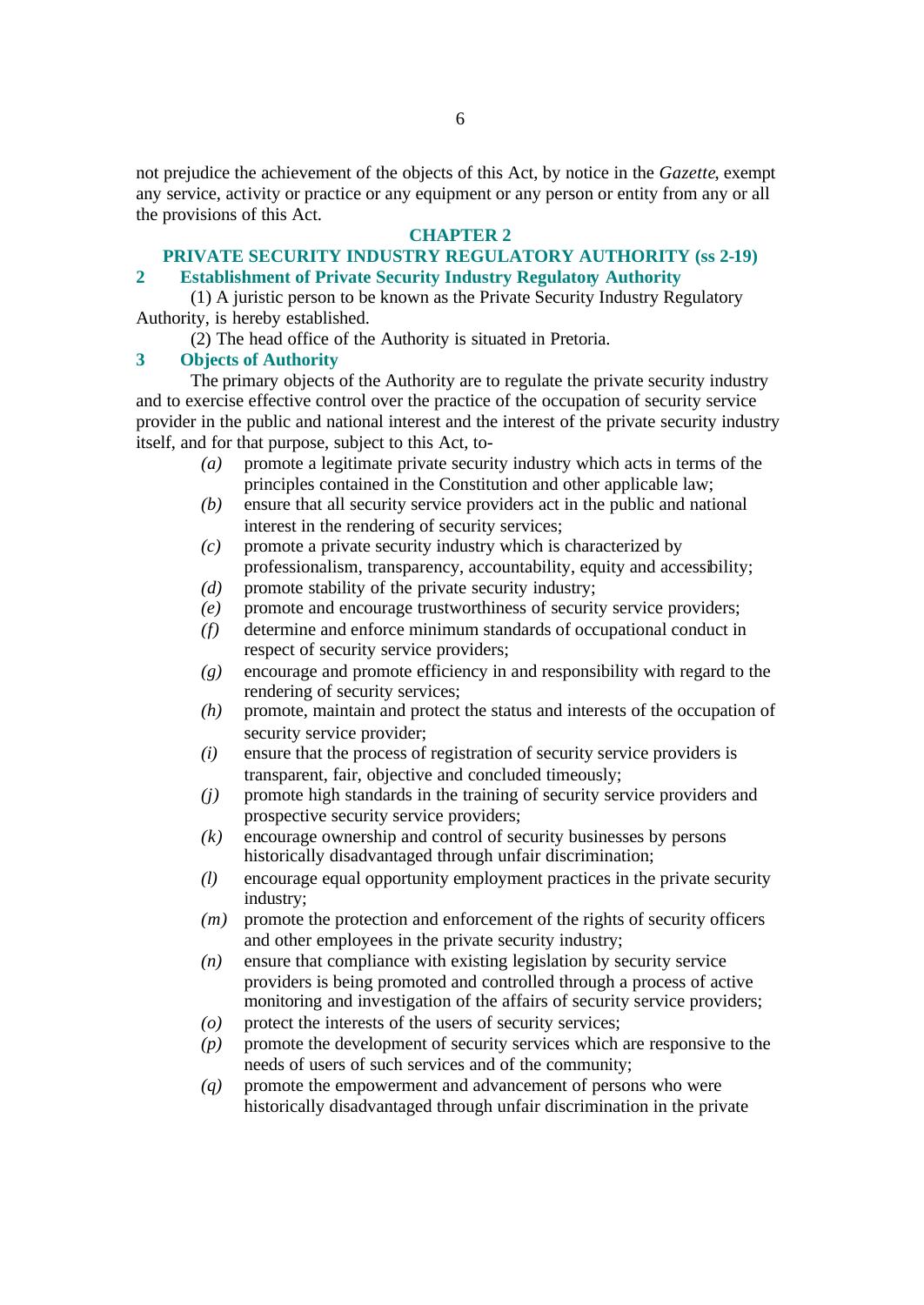security industry.

## **4 Functions of Authority**

The Authority must take steps to achieve its objects with the means at its disposal and may, subject to this Act and any other law, for the purpose of achieving its objects-

- *(a)* exercise such powers and perform such duties as may be given or assigned to the Authority in terms of this Act or any other law;
- *(b)* enquire into and report to the Minister on any matter concerning the objects of the Authority;
- *(c)* advise the Minister on any matter deemed by the Authority to be necessary or expedient to be considered by the Minister in connection with the provisions of this Act or the Levies Act, or the application thereof, and on any other matter relating to security services which has been referred by the Minister to the Authority for the advice and recommendations of the Authority;
- *(d)* conduct an ongoing study and investigation of the rendering of security services and practices of security service providers in order to identify shortcomings in this Act and the Levies Act, or any policy or rule made in terms thereof, and to deal with any evasion, abuse or violation of the procedures or principles contained in this Act or the Levies Act, or any policy or rule made in terms thereof;
- *(e)* institute legal proceedings and defend or oppose any legal proceedings against the Authority;
- *(f)* receive and consider applications for registration and renewal of registration as security service provider and grant or renew registration to applicants who comply with the requirements for such registration or renewal of registration in terms of this Act;
- *(g)* suspend or withdraw the registration status of a security service provider in terms of this Act;
- *(h)* take such steps as may be necessary to develop and maintain standards and regulate practices in connection with the occupation of security service provider, and persons pursuing or intending to pursue such occupation;
- *(i)* gather information relevant to the occupation of security service provider in connection with persons who are security service providers or who are applying for registration as such;
- *(j)* take steps to protect and assist security officers and other employees against or in regard to acts, practices and consequences of exploitation or abuse;
- *(k)* take such steps as may be expedient or necessary in connection with the training of security service providers and prospective security service providers to ensure a high quality of training and in particular with regard to-
	- (i) the accreditation and withdrawal of the accreditation of persons and institutions providing security training;
	- (ii) the monitoring and auditing of the quality of training functions performed by accredited persons;
	- (iii) the participation in the activities of other bodies or persons entitled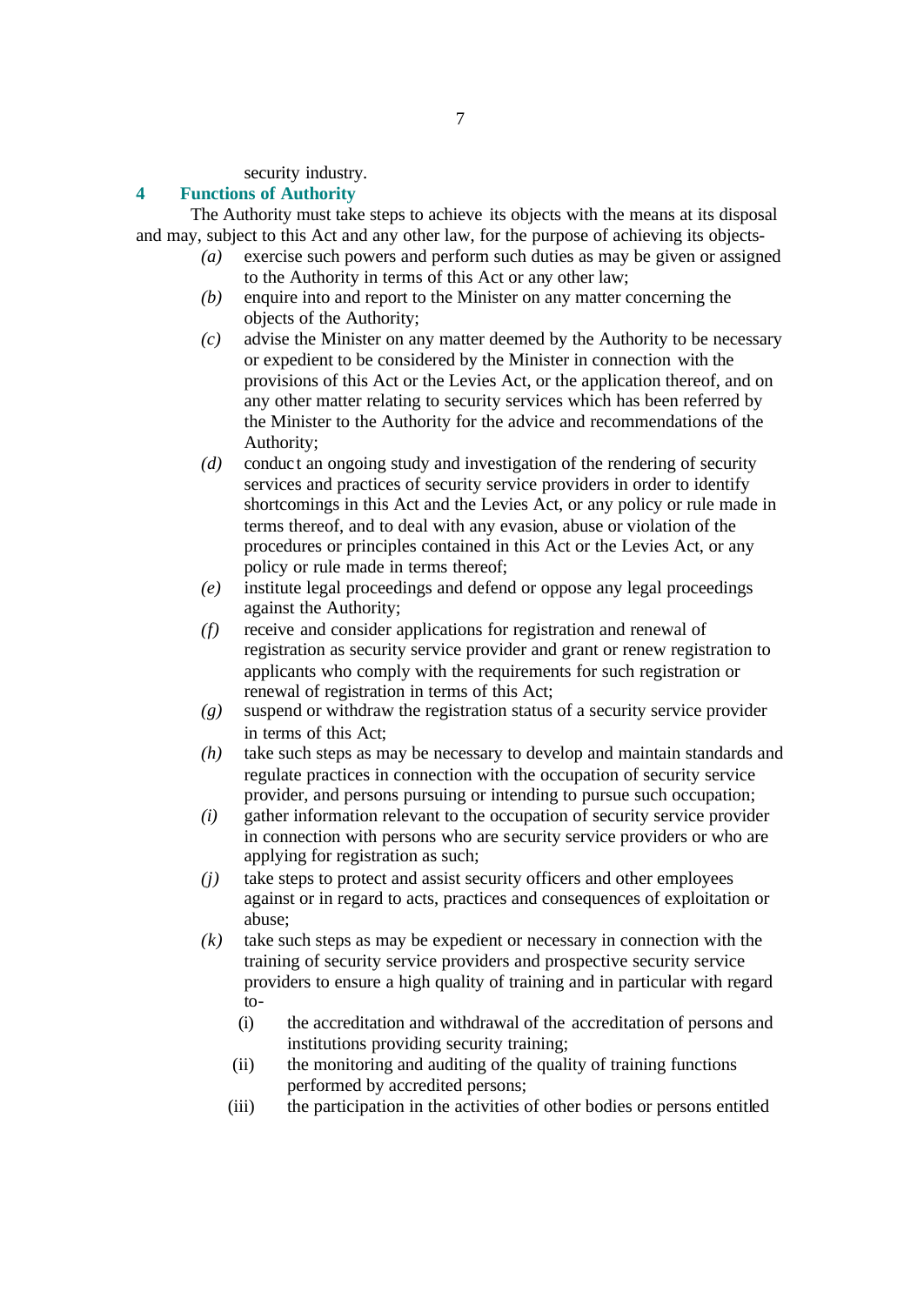by law to set standards in respect of training of security service providers or bodies entitled to formulate, implement or monitor skills development plans for the private security industry;

- (iv) the appointment of persons to monitor and assess achievements or outcomes in respect of standards applicable to training;
- (v) the determination and accreditation of qualifications required by security service providers to perform particular types of security services; and
- (vi) the taking of reasonable steps to verify the authenticity of training certificates presented by persons for the purposes of this Act;
- *(l)* cause its work to be performed by persons employed or appointed by it in terms of this Act;
- *(m)* develop and maintain a computerised data base with information required for the proper performance of its functions;
- *(n)* establish and manage branch offices;
- *(o)* provide or disseminate information promoting and encouraging compliance with this Act, the Levies Act and the code of conduct, by security service providers;
- *(p)* provide information to the users, prospective users or representatives of users of security services regarding the compliance of security service providers with the provisions of this Act and the Levies Act;
- *(q)* establish a guarantee fund for the private security industry which is managed in the prescribed manner;
- *(r)* in the prescribed manner establish a complaints office to receive, process, refer or deal with complaints regarding the quality of service rendered by security service providers:
- *(s)* furnish information required by any department or any organ of State for the purposes of its official functions;
- *(t)* receive, expend and generally administer funds;
- *(u)* open accounts with any banking or other financial institution approved by the Treasury;
- *(v)* invest money with financial institutions registered in terms of any law;
- *(w)* determine, charge and collect fees as provided for in this Act or in respect of any service rendered by the Authority or any object made available by the Authority;
- *(x)* acquire or hire movable or immovable property, or hypothecate, let, sell or otherwise dispose of movable or immovable property of the Authority;
- *(y)* accept donations with the approval of the Minister;
- *(z)* raise finance from other sources in the course of normal business;
- *(aa)* manage and safeguard its assets;
- *(bb)* determine minimum internal control systems for security businesses, including but not limited to, accounting and reporting procedures and any other procedures or systems;
- *(cc)* become a member of an association or organisation which seeks to promote any matter in which the Authority has an interest;
- *(dd)* establish relations with or enter into co-operation agreements with bodies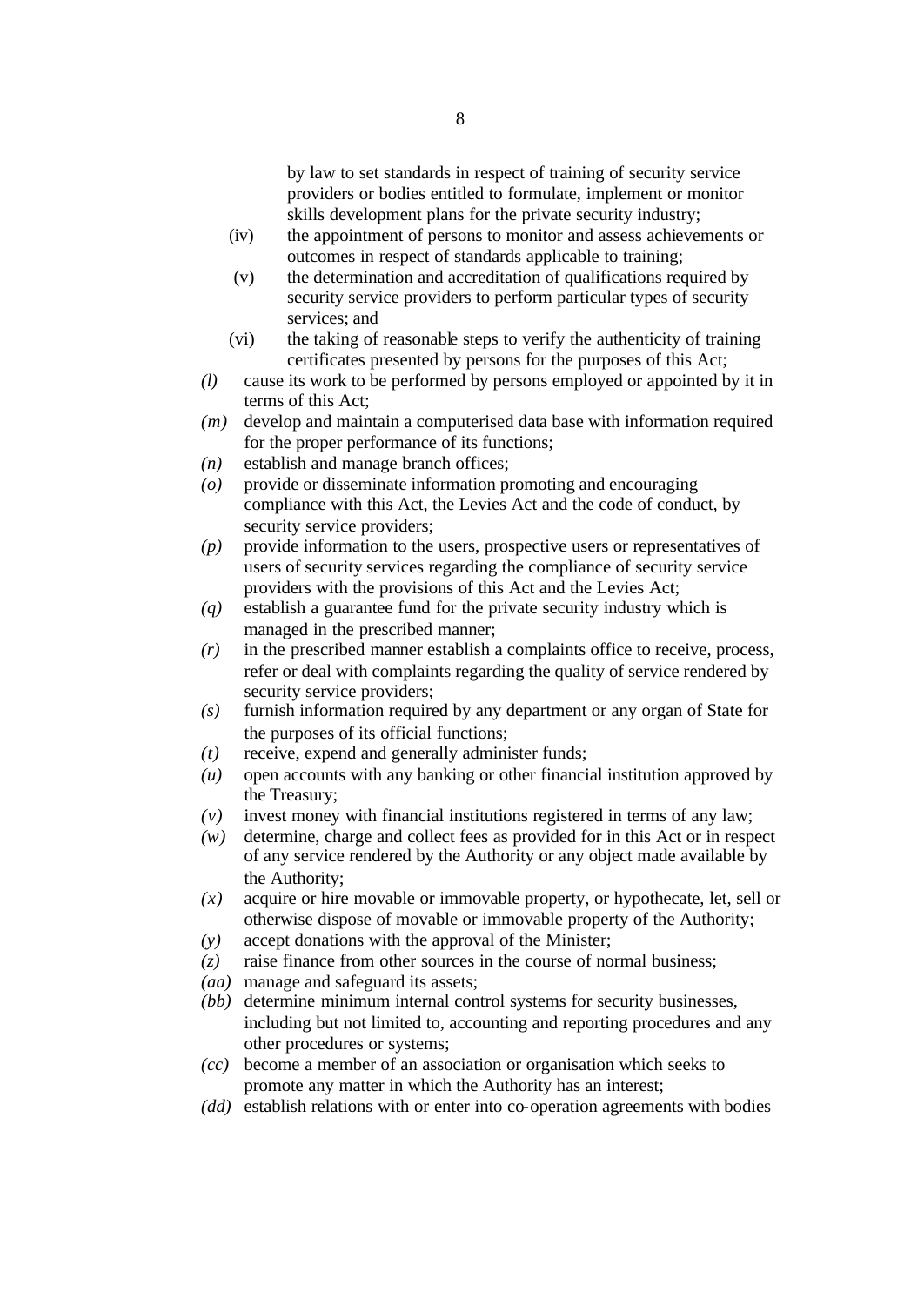or offices regulating the private security industry in other countries, or bodies representing such regulators;

- *(ee)* conduct, or caus e to be conducted, hearings, investigations and inquiries with regard to any matter falling within the scope of its functions;
- *(ff)* enter into contracts including insurance agreements;
- *(gg)* enter into agreements with or obtain the assistance of any department or organ of State to conduct or assist it in conducting any investigation or performing any other function in terms of this Act or the Levies Act;
- *(hh)* cooperate with any person or body in the performance of an act which the Authority by law is permitted to perform; and

*(ii)* generally perform any act that contributes to the attainment of its objects. **5 Governance of Authority**

(1) The Authority is governed and controlled by the Council contemplated in section 6, in accordance with this Act.

(2) The Authority acts through the Council and all acts of the Council are regarded as acts of the Authority.

(3) The Authority must be impartial in the performance of its functions and must ensure that in the taking of decisions or other steps, it complies with all legal requirements for just administrative action.

(4) The Authority must otherwise perform its functions in terms of this Act and the Levies Act and in accordance with such guidelines and policy directions as may be issued by the Minister from time to time by notice in the *Gazette*.

(5) A guideline or policy direction issued by the Minister in terms of this section, may be amended, withdrawn or substituted by the Minister, by notice in the *Gazette*.

## **6 Establishment and constitution of Council and appointment of councillors**

The Council for the Authority is hereby established and consists of the following councillors:

- *(a)* a chairperson;
- *(b)* a vice-chairperson; and
- *(c)* three additional councillors,

appointed by the Minister in consultation with Cabinet.

## **7 Disqualifications for appointment as councillor**

- A person may not be appointed as a councillor if such person-
	- *(a)* is not a citizen of or does not have permanent resident status in the Republic;
	- *(b)* (i) has a direct or indirect financial or personal interest in the private security industry; or
		- (ii) represents or is a member of a body representing the interests of employers or employees in the private security industry or security officers or any security business;
	- *(c)* is not a fit and proper person to hold office as a councillor;
	- *(d)* is an unrehabilitated insolvent; or
	- *(e)* has not obtained such a security clearance by the National Intelligence Agency as may have been determined by the Minister.
- **8 Terms and conditions of office, vacation of office and payment of remuneration and allowances**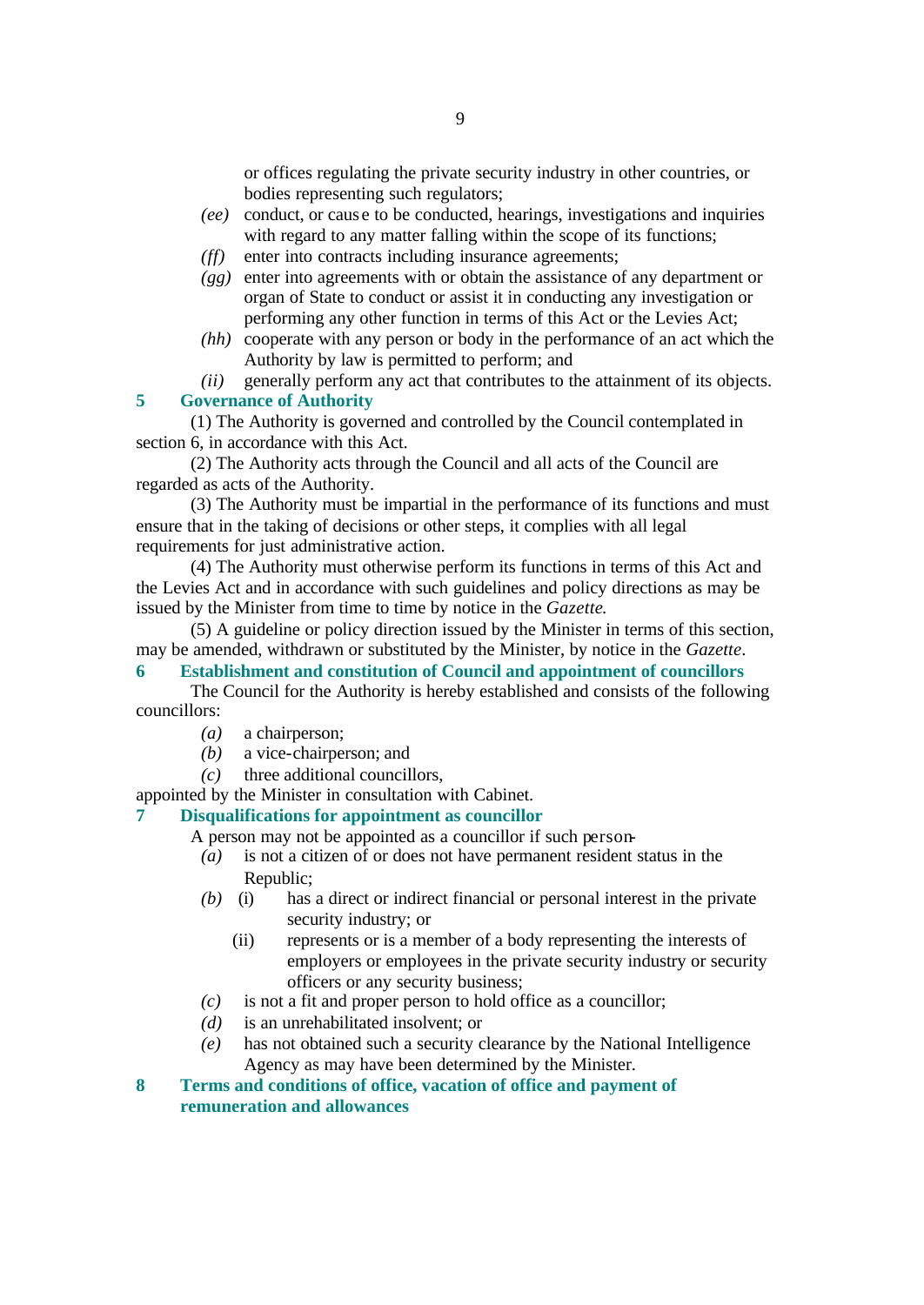(1) A councillor is, subject to this section, appointed for a period not exceeding three years, on such terms and conditions as the Minister may determine in a letter of appointment.

(2) A councillor is eligible for reappointment upon the expiry of his or her term of office, for a period not exceeding two additional terms, if he or she continues to meet the requirements for such appointment in terms of this Act.

(3) A councillor vacates office when-

- *(a)* he or she becomes subject to any disqualification referred to in section 7;
- *(b)* he or she has been absent from three consecutive meetings of the Council without leave of the Council;
- *(c)* he or she is removed from office in terms of subsection (4); or
- *(d)* his or her written resignation is accepted.

(4) A member of the Council may at any time be suspended or removed from office by the Minister if there is a sound reason therefor.

(5) If a councillor ceases to hold office the Minister must, with due regard to section 7, within a reasonable time appoint a person to fill the vacancy for the unexpired portion of the former councillor's term of office.

(6) A councillor, or a member of a committee appointed by the Council, who is not an employee of the Authority or an officer or employee in the Public Service, may be paid from the funds of the Authority such remuneration and allowances as the Council may determine with the concurrence of the Minister.

(7) The remuneration and allowances referred to in subsection (6) may differ according to different offices held by councillors or other persons or the different functions performed by them.

## **9 Functions of Council and chairperson**

(1) The Council-

- *(a)* must take steps to achieve the objects of the Authority contemplated in section 3 and to ensure performance of the duties of the Authority;
- *(b)* must oversee and exercise general control over the performance of the functions of the Authority and of the activities of the persons appointed by it to perform the work of the Authority; and
- *(c)* may by notice in the *Gazette* make rules, subject to the provisions of this Act and the Levies Act, regarding-
	- (i) the good management of the affairs of the Council and the effective execution of its functions; and
	- (ii) any matter necessary or expedient for the proper performance of the functions of the Authority.

(2) The chairperson-

- *(a)* may, subject to ratification by the Council, exercise any power of the Council or fulfil any of its duties;
- *(b)* must prepare the agenda of meetings of the Council;
- *(c)* must sign the minutes of meetings of the Council;
- *(d)* must provide strategic direction to the director and the Council;
- *(e)* may attend meetings of the senior management of the staff of the Authority; and
- *(f)* must establish and maintain liaison with the Secretariat for Safety and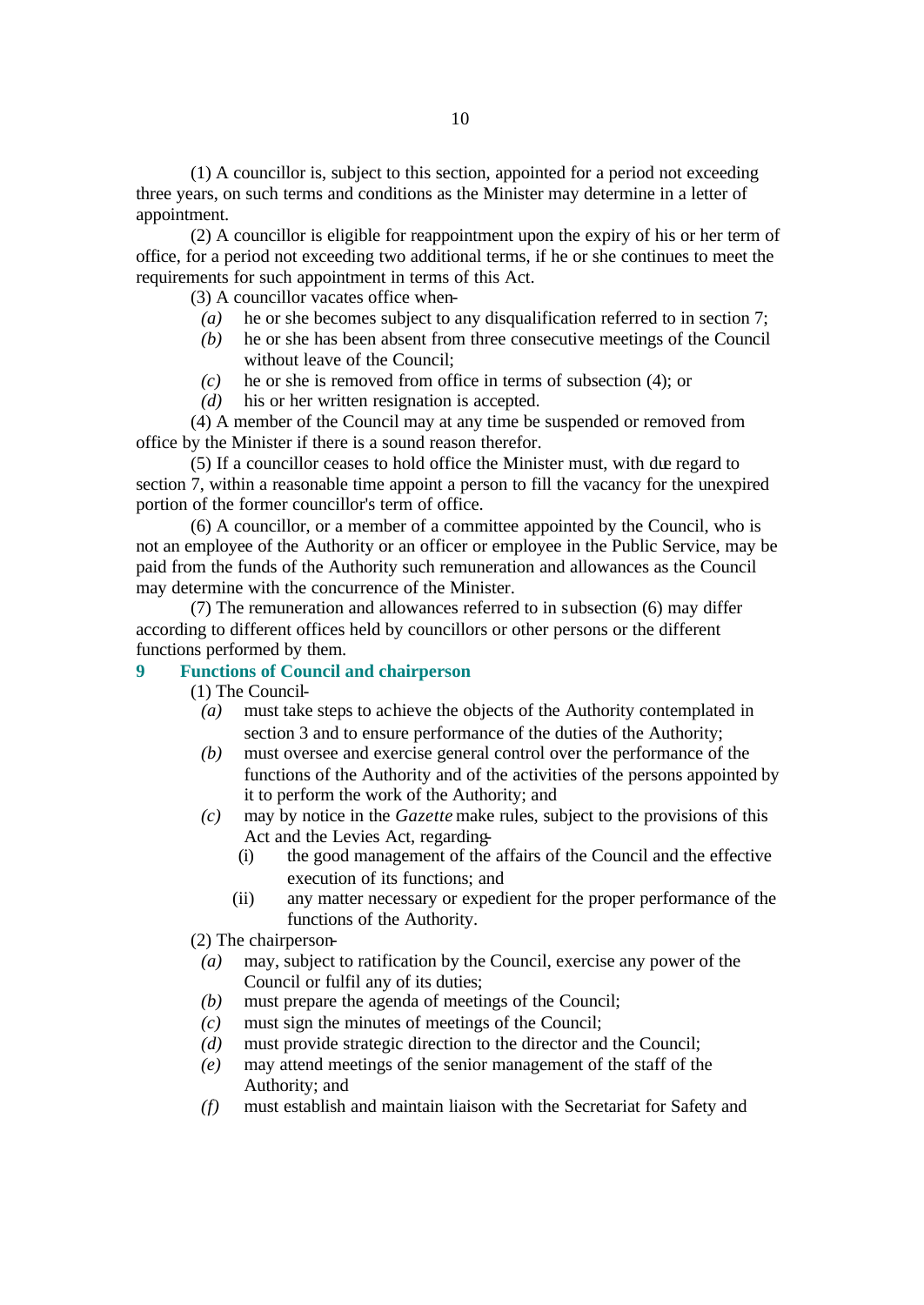Security to ensure transformation in the Private Security Industry.

## **10 Accountability of Council**

(1) The Council is accountable to the Minister for the performance of its functions and must-

- *(a)* supply the Minister with such information and particulars as the Minister may in writing require in connection with the functions of the Authority or any other matter relating to the Authority;
- *(b)* as soon as may be reasonably practicable after the end of each financial year, but in any event within three months of the end of the financial year, supply the Minister with a copy of-
	- (i) the annual report on the activities of the Authority and the Council; and
	- (ii) the audited financial statements contemplated in section 18 (1), including any notes to the financial statements and the audit opinion of a duly appointed auditor contemplated in section 18 (2); and
- *(c)* table a copy of the annual report contemplated in paragraph *(b)* (i) in Parliament and present such further reports to Parliament as Parliament may request.

(2) For the purposes of this section, the annual report contemplated in subsection (1) *(b)* (i), must contain a fair account of the regulatory activities of the Authority, information on any other matter required by the Minister in writing, and information on any matter which it is necessary or expedient to bring to the attention of the Minister.

## **11 Ministerial supervision of Authority**

If the Council or the Authority cannot or does not maintain an acceptable standard in the fulfilment of one or more of its functions in terms of this Act or the Levies Act, the Minister may intervene by taking any appropriate step to ensure proper fulfilment of that function, including-

- *(a)* issuing a directive to the Council or the Authority, describing the extent of the failure and stating the steps required to remedy the situation;
- *(b)* assuming responsibility for the relevant function or duty to the extent necessary-
	- (i) to maintain an acceptable standard; or
	- (ii) to prevent the Council, the Authority or any person appointed by the Council or the Authority, from taking any action which is prejudicial to the objects of the Authority; and
- *(c)* dissolving the Council and appointing a new Council.

#### **12 Meetings and conflict of interests**

(1) *(a)* The first meeting of the Council must be held on such date and at such a time and place as the Minister may determine.

*(b)* All meetings of the Council thereafter must be held on such dates and at such times and places as the chairperson may determine in consultation with the Council.

(2) *(a)* The chairperson may at any time convene a special meeting of the Council and must also convene such a meeting at the written request of the Minister.

*(b)* If at least three councillors request a special meeting in writing, the chairperson must convene such a meeting within seven days after receiving the request.

(3) The quorum for any meeting of the Council is a simple majority of the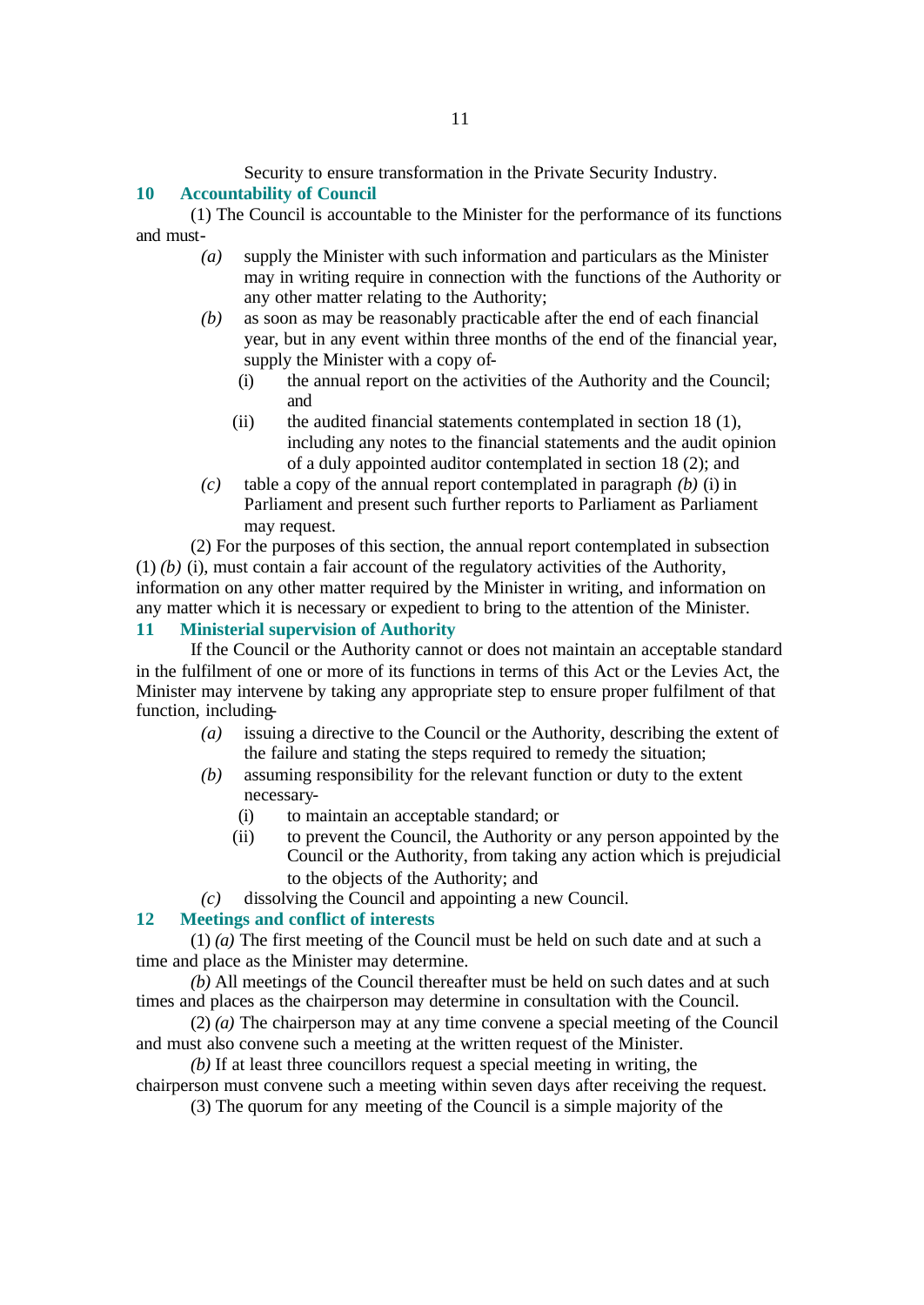councillors in office at the time.

(4) *(a)* Subject to subsection (3), a decision of the Council is taken by resolution agreed to by the majority of councillors at any meeting of the Council.

*(b)* In the event of an equality of votes regarding any matter, the chairperson has a casting vote in addition to his or her deliberative vote.

(5) The procedure at a meeting of the Council must be determined by the chairperson in consultation with the Council, and any decision in this regard must be taken after due consideration of transparency and fairness: Provided that the law generally applicable to meeting procedures in South Africa must apply in the absence of a determination or agreement on the procedure to be followed.

(6) The chairperson may, after consultation with the Council, require the director or a deputy director contemplated in section 14 (1) and allow any person to attend any meeting of the Council on such conditions as the chairperson may determine.

(7) A decision taken by the Council or an act performed in terms of that decision, is not invalid merely by reason of-

- *(a)* any irregularity in the appointment of a councillor;
- *(b)* a vacancy on the Council;
- *(c)* the fact that any person was not entitled to sit as councillor at the time the decision was taken; or
- *(d)* the fact that a councillor is guilty of an act or omission justifying his or her removal from office,

if such decision was taken by a majority of councillors present at the time and entitled so to sit, and those councillors at the time constituted a quorum in terms of subsection (3).

(8) A councillor may not attend, vote at, participate in or influence any meeting or decision of the Council, if the councillor has a conflict of interests which may reasonably be seen to preclude the councillor from performing the relevant function in a fair, unbiased and proper manner.

(9) When the chairperson is absent or is unable to perform functions as chairperson or whenever the office of the chairperson is vacant, the vice-chairperson must act as chairperson during such absence or incapacity or until a chairperson is appointed.

(10) *(a)* If both the chairperson and the vice-chairperson are absent or unable to perform the functions of the chairperson, the Council must appoint any other member to act as chairperson during such absence or incapacity.

*(b)* If both the office of the chairperson and that of the vice-chairperson are vacant, the Minister must appoint any other person to act as chairperson until a chairperson or vice-chairperson is appointed.

#### **13 Committees to assist Council**

(1) The Council may appoint one or more committees consisting of one or more councillors, or one or more councillors and one or more other persons, or one or more other persons to advise or assist the Authority in relation to any matter referred to it by the Council and to report on that matter to the Council.

(2) The Council may establish committees representing different sectors, disciplines or interests in the private security industry to advise it regarding the regulation of the private security industry.

(3) The Council may designate a person as the chairperson of any committee if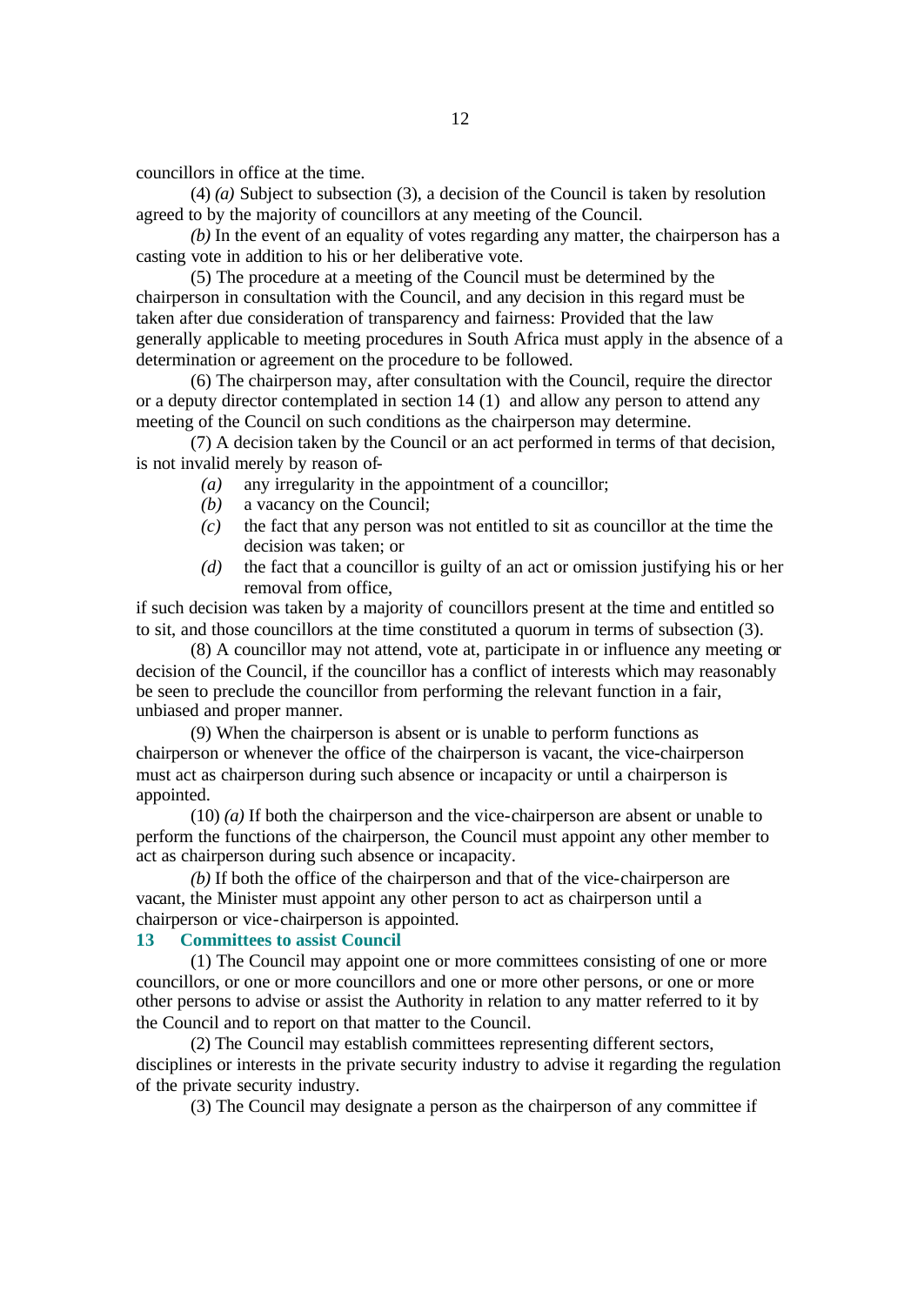such committee consists of more than one member.

(4) A committee must perform its functions subject to the provisions of this Act, the Levies Act and any directives of the Council.

(5) The Council is not legally bound to accept any recommendation made by a committee.

#### **14 Staff of Authority**

(1) The Council must appoint a suitably qualified and experienced person as the director of the Authority, as well as three deputy directors, on such conditions and terms as may be determined by the Council.

(2) The director and deputy directors of the Authority must, subject to the Council's direction and control-

- *(a)* establish administrative structures and divisions necessary for the performance of the functio ns of the Authority, which must include an office of the director, a finance and administration division, a law enforcement division and a training and communication division;
- *(b)* manage the day to day operations of the Authority and the execution of its financial and administrative, law enforcement, training, communication and other functions;
- *(c)* ensure that the functions of the Authority are performed in terms of this Act and the Levies Act;
- *(d)* manage, control and oversee the staff of the Authority as well as the performance of their functions;
- *(e)* report to the Council on the performance and functioning of the Authority;
- *(f)* prepare the business plan of the Authority; and
- *(g)* perform any other function assigned to them by the Council.

(3) The director and deputy directors of the Authority may in writing, with the approval of the Council, delegate any of their powers, and assign any of their duties, to a staff member of the Authority.

(4) *(a)* The director of the Authority may appoint, subject to this Act and to the general or special directions of the Council, the staff of the Authority that may be necessary to perform the work arising from or connected with the Authority's functions in terms of this Act and the Levies Act.

*(b)* The director must in the appointment of staff provide for the advancement of persons historically disadvantaged by unfair discrimination, with the aim that its staff, when viewed collectively, must represent a broad cross-section of the population of the Republic and must generally apply equal employment opportunity practices.

*(c)* Staff members of the Authority may not have any financial interest in the private security industry and must successfully undergo such security clearance check conducted by the National Intelligence Agency, as may be determined by the Council if this is relevant in respect of their work.

(5) Staff appointed in terms of this section may either be appointed as employees or in terms of a contract for a fixed period.

(6) The terms and conditions of service of the Authority's staff and their remuneration, allowances, subsidies and other service benefits must be determined by the Council from time to time.

**15 Delegation of powers and assignment of duties by Council**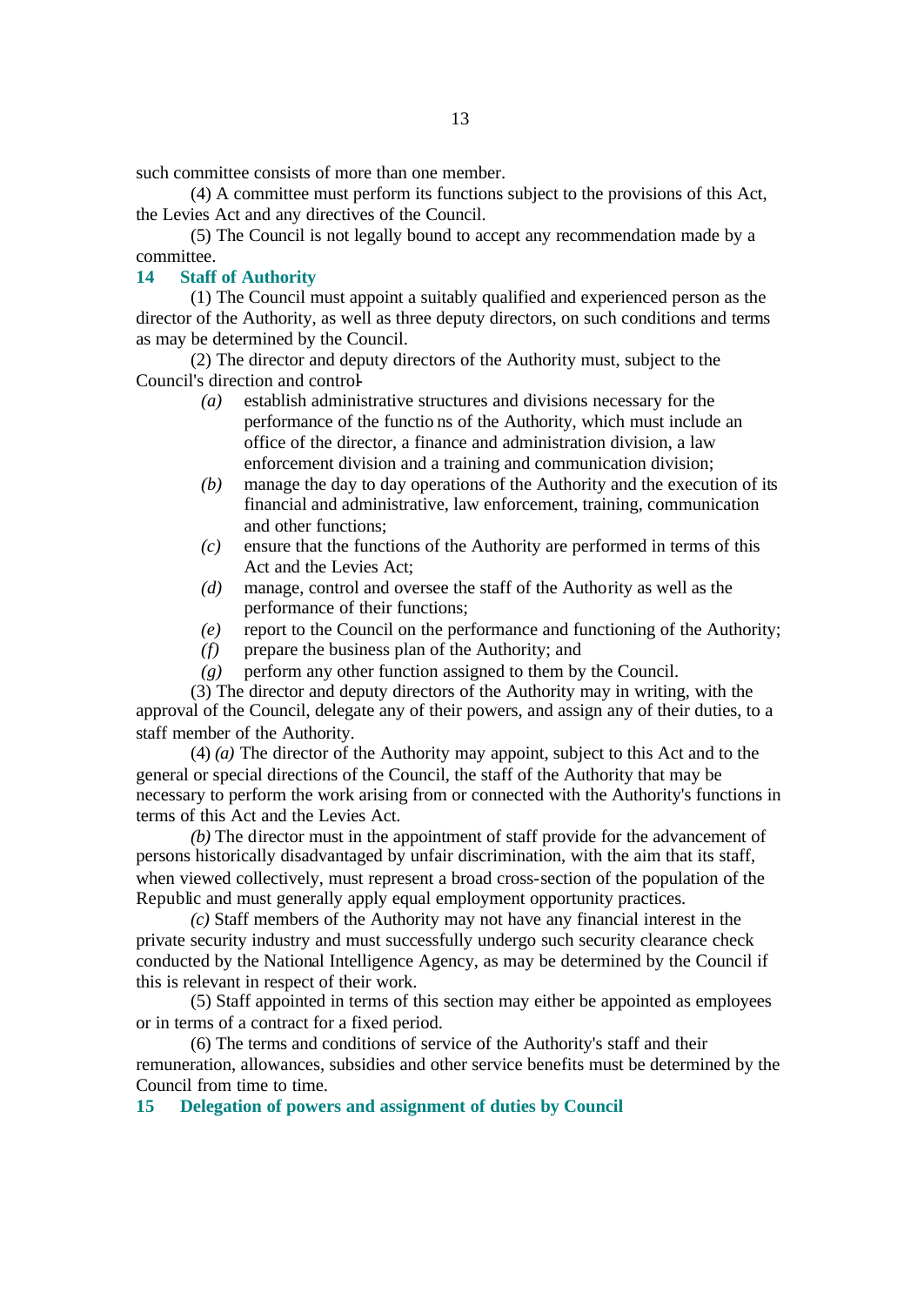(1) Subject to subsection (5), the Council may assign any of its functions or duties and delegate any of its powers, except the power to make rules, to its chairperson or to any committee appointed in terms of section 13.

(2) The Council is neither divested of any power nor relieved of any duty it may have delegated or assigned.

(3) Any delegation or assignment-

- *(a)* may be made subject to any conditions determined by the Council;
- *(b)* may be given together with the power to sub-delegate or further assign, subject to such conditions as may be determined; and
- *(c)* must be communicated to the delegatee or assignee in a written notice which contains sufficient particulars of the matters being delegated or assigned and of the conditions attached thereto.

(4) The Council may at any time amend or revoke a delegation or assignment in terms of subsection (1), or withdraw any decision made by the delegatee or assignee with regard to a delegated or assigned matter and decide the matter itself, unless the decision by the delegatee has conferred a right on a third party.

(5) The Minister may in a notice addressed to the Council prohibit, limit, or impose conditions regarding the-

- *(a)* delegation of any power of the Council; or
- *(b)* assignment of any duty of the Council.

#### **16 Funds of Authority**

(1) The funds of the Authority consist of money from any legitimate source, received by or which has accrued to the Authority in terms of this Act or any other law.

(2) The Authority must use its funds for defraying the expenditure incurred in the achievement of its objects and the performance of its functions in terms of this Act and the Levies Act.

## **17 Bookkeeping and financial statements**

(1) The Authority must keep such accounting records as are necessary to reflect the transactions and financial state of affairs of the Authority.

(2) The Authority must, in respect of each financial year of the Authority, make out financial statements and cause such statements to be audited by a registered accountant and auditor contemplated in section 18 (2).

- (3) The financial statements referred to in subsection (2) must-
	- *(a)* be prepared in accordance with generally accepted accounting practice as determined by the South African Institute of Chartered Accountants;
	- *(b)* by means of figures and a descriptive report, explain all matters and information material to the financial affairs of the Authority; and
	- *(c)* include-
		- (i) a balance sheet dealing with the assets and liabilities of the Authority;
		- (ii) an income statement or any similar financial statement dealing with the income and expenditure of the Authority; and
		- (iii) a statement of cash flows.

#### **18 Auditing**

(1) The accounting records and annual financial statements of the Authority must be audited annually by persons appointed by the Council.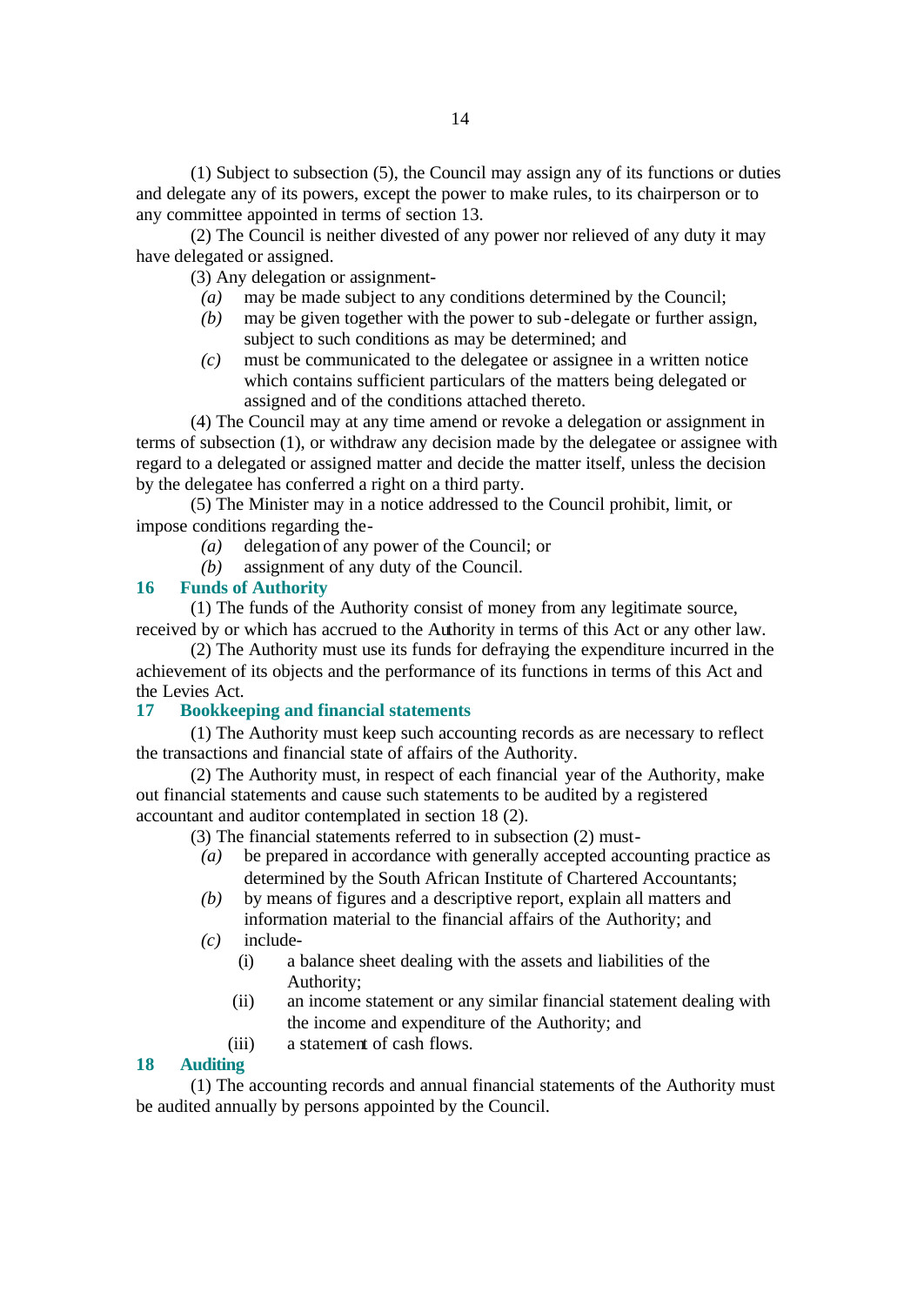(2) No person may be appointed in terms of subsection (1), unless he or she is registered in terms of the Public Accountants' and Auditors' Act, 1991 (Act 80 of 1991), as an accountant and auditor engaged in public practice.

#### **19 Financial year**

The financial year of the Authority is a year ending on 31 March.

#### **CHAPTER 3**

#### **REGISTRATION AS SECURITY SERVICE PROVIDER (ss 20-27) 20 Obligation to register and exemptions**

(1) *(a)* No person, except a Security Service contemplated in section 199 of the Constitution (Act 108 of 1996), may in any manner render a security service for remuneration, reward, a fee or benefit, unless such a person is registered as a security service provider in terms of this Act.

*(b)* A Security Service contemplated in section 199 of the Constitution may use persons employed by them and who are not registered as security service providers to render a security service.

(2) A security business may only be registered as a security service provider-

- *(a)* if all the persons performing executive or managing functions in respect of such security business are registered as security service providers; and
- *(b)* in the case of a security business which is a company, close corporation, partnership, business trust or foundation, if every director of the company, every member of the close corporation, every partner of the partnership, every trustee of the business trust, and every administrator of the foundation, as the case may be, is registered as a security service provider.

(3) Any contract, whether concluded before or after the commencement of this Act, which is inconsistent with a provision contained in subsections (1), (2) or section 44 (6), is invalid to the extent to which it is so inconsistent.

(4) The invalidity of a contract as contemplated in subsection (3), does not affect the applicability of any provision of this Act or the Levies Act.

(5) The Minister may, after consultation with the Authority, by notice in the *Gazette* exempt any security service provider or security service provider belonging to a category or class specified in the notice, either generally or subject to such conditions as may be specified in the notice, from the operation of any provision of this Act.

#### **21 Application for registration**

(1) An application for registration as a security service provider must be made to the Authority in the prescribed manner and must be accompanied by-

*(a)* a clear and complete set of fingerprints taken in the prescribed manner-

- (i) of the applicant, if the applicant is a natural person;
- (ii) if the applicant is a security business, of every natural person performing executive or managing functions in respect of such security business:
- (iii) of each director, if the applicant is a company;
- (iv) of each member, if the applicant is a close corporation;
- (v) of each partner, if the applicant is a partnership;
- (vi) of each trustee, if the applicant is a business trust; and
- (vii) of each administrator or person in control, if the applicant is a foundation.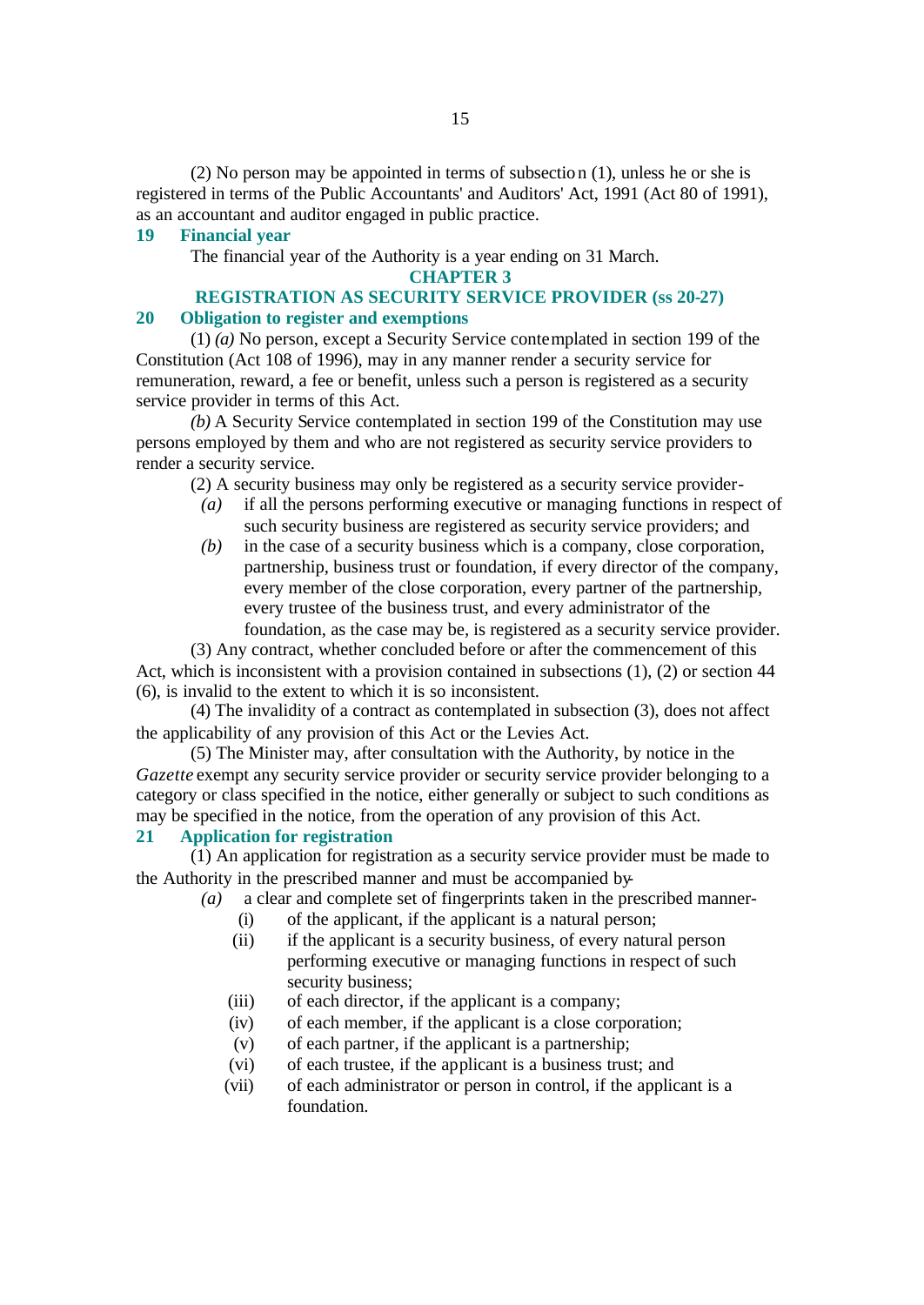- *(b)* the application fee as determined by the Authority; and
- *(c)* any other document or certificate required in terms of this Act or by the Authority to be submitted with an application for registration.

(2) Any person applying in terms of subsection (1) for registration as a security service provider, must furnish such additional particulars in connection with the application as the Authority may determine.

(3) If the Authority is of the opinion that the provisions of this Act have been complied with in respect of an application referred to in subsection (1), it may grant such application and register the applicant as a security service provider.

## **22 Renewal of registration**

The Minister may prescribe procedures and principles in respect of periodic applications for the renewal of registration by registered security service providers and the conditio ns and requirements for the granting of such applications.

## **23 Requirements for registration**

(1) Any natural person applying for registration in terms of section 21 (1), may be registered as a security service provider if the applicant is a fit and proper person to render a security service, and-

- *(a)* is a citizen of or has permanent resident status in South Africa;
- *(b)* is at least 18 years of age;
- *(c)* has complied with the relevant training requirements prescribed for registration as a security service provider;
- *(d)* was not found guilty of an offence specified in the Schedule within a period of 10 years immediately before the submission of the application to the Authority;
- *(e)* was not found guilty of improper conduct in terms of this Act within a period of five years immediately before the submission of the application to the Authority;
- *(f)* submits a prescribed clearance certificate, together with such other information as the Authority may reasonably require, if the applicant is a former member of any official military, security, police or intelligence force or service in South Africa or elsewhere;
- *(g)* is mentally sound;
- *(h)* is not currently employed in the Public Service in circumstances where such registration may conflict with a legislative provision applicable to the applicant;
- *(i)* has paid the relevant application fee; and
- *(j)* is not a person referred to in subsection (5).

(2) A security business applying for registration as a security service provider in terms of section 21 (1), may be so registered only if-

- *(a)* every natural person referred to in section 20 (2) complies with the requirements of subsection (1) and is not an unrehabilitated insolvent; and
- *(b)* such security business meets the prescribed requirements in respect of the infrastructure and capacity necessary to render a security service.

(3) The Authority may cause any inspection to be held which it deems necessary to establish whether an applicant meets the requirements contemplated in subsection (2) *(b)*, against payment by the applicant of an amount determined by the Authority for this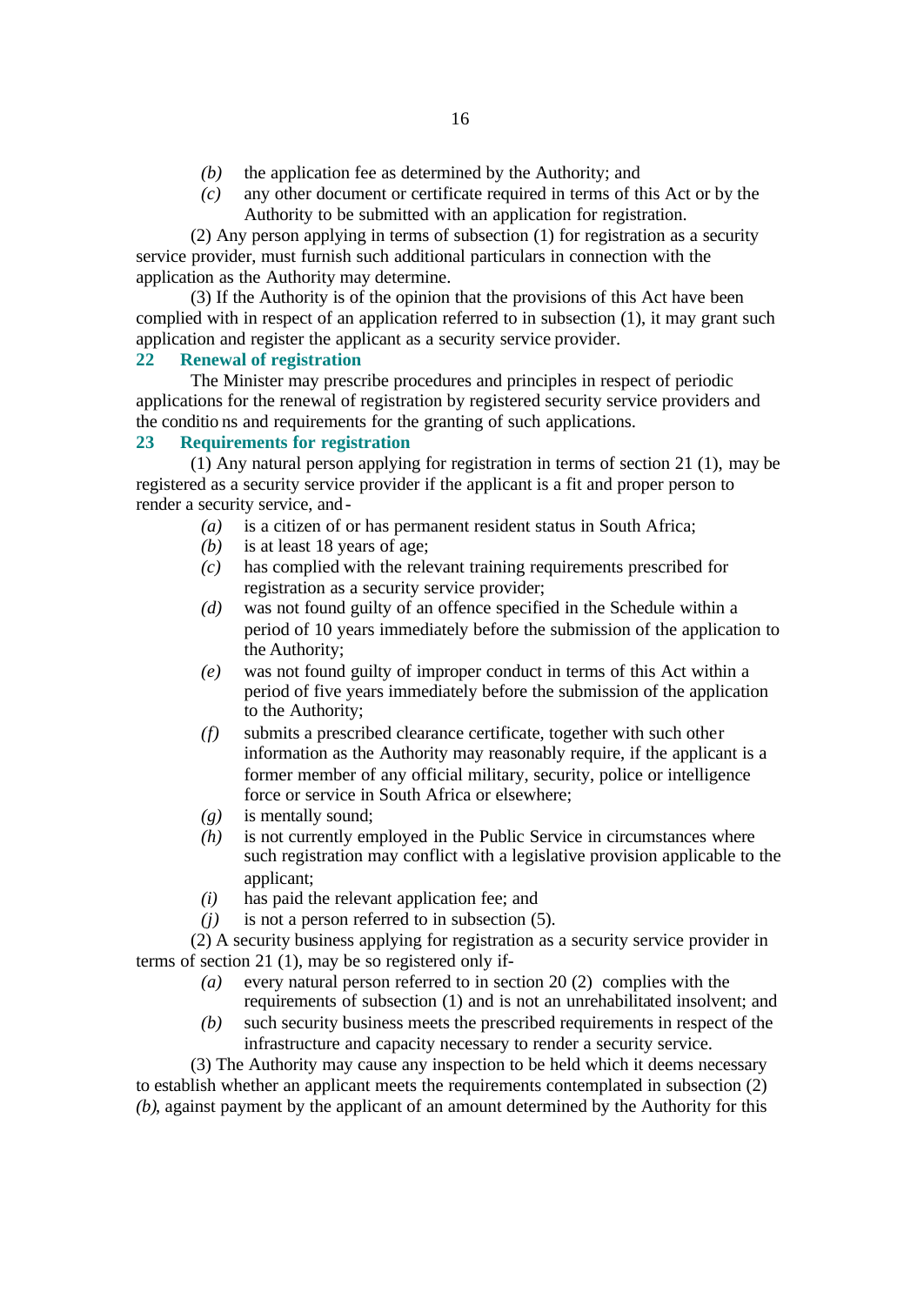purpose.

(4) The Authority may refuse the registration of any person who-

- *(a)* at the time of submission or consideration of the application, is under State investigation in respect of an offence specified in the Schedule or who is being criminally prosecuted in respect of such an offence; or
- *(b)* was convicted of an offence specified in the Schedule more than 10 years immediately before the submission of the application for registration to the Authority.

(5) Despite any provision to the contrary, a person in the permanent employ of the Service, the Directorate of Special Operations, the National Intelligence Agency, the South African Secret Service, the South African National Defence Force or the Department of Correctional Services may not be registered as a security service provider whilst so employed.

(6) Despite the provisions of subsections (1) and (2), the Authority may on good cause shown and on grounds which are not in conflict with the purpose of this Act and the objects of the Authority, register any applicant as a security service provider.

# **24 Register of security service providers**

The Authority must keep a register in which it must enter the name and prescribed particulars of every security service provider registered in terms of this Act.

# **25 Registration and identification certificates**

The Authority must, in the form prescribed and on such conditions as it may determine, issue a certificate of registration to any person and a certificate of identification to any natural person, registered as a security service provider.

# **26 Suspension, withdrawal and lapsing of registration**

(1) If there is a *prima facie* case of improper conduct in terms of this Act, or of the commission of an offence referred to in the Schedule, against a security service provider, the Authority may suspend the registration of the security service provider-

- *(a)* pending the conclusion of an investigation or enquiry by the Authority into the alleged improper conduct; or
- *(b)* pending the conclusion of the criminal investigation by the State into the offence in respect of that security service provider, or a determination by the prosecuting authority or the finalisation of criminal proceedings in regard to the offence.

(2) The Authority may suspend the registration of a security business if any of the grounds contemplated in subsection (1) pertain to a natural person referred to in section 20 (2).

(3) The effect of a suspension of registration is that the security service provider whose registration is suspended may not render any security service, unless the prior written permission of the Authority has been obtained, but during the period of such suspension the security service provider is still bound by all the obligations of a registered security service provider provided for in this Act and in the Levies Act.

(4) The Authority may, subject to section 5 (3), withdraw the registration of a security service provider by written notice served on the security service provid er if-

- *(a)* the security service provider has furnished to the Authority information in or in connection with the application for registration which is false;
- *(b)* there was some material irregularity in the registration of the security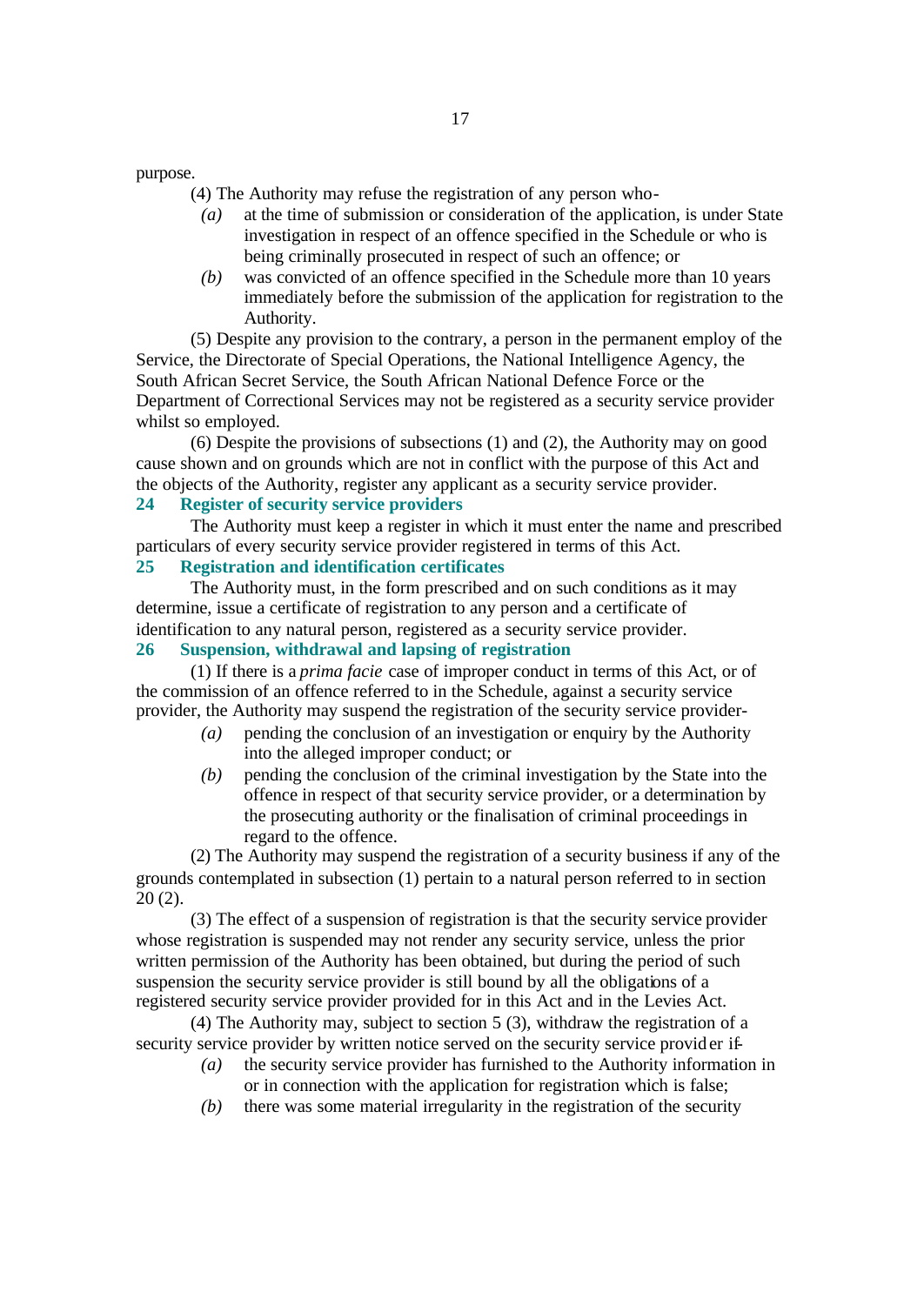service provider concerned;

- *(c)* the registration was granted in error or on the basis of incorrect information furnished by any person, including any department or organ of State, to the Authority;
- *(d)* at any time after registration, the security service provider-
	- (i) is found guilty of an offence specified in the Schedule;
	- (ii) is found guilty of improper conduct in terms of this Act;
	- (iii) is no longer a fit and proper person to render a security service; or
	- (iv) does not comply with one or more of the requirements for registration referred to in section 23 (1) *(a)*, *(b)*, *(g)*, *(h)* and *(j)*, or in section 23 (2);
- *(e)* in the case of a security business, the registration of a person referred to in section 20 (2) is withdrawn in terms of paragraphs *(a)*, *(b)*, *(c)* or *(d)*; or
- *(f)* in the case of a security business, any of the persons referred to in section 20 (2) is for any other reason not registered as a security service provider.

(5) The registration of a security service provider lapses if it is not renewed as contemplated in section 22.

(6) Whenever the registration of a security service provider is suspended or withdrawn in terms of this Act or the Levies Act, or if it lapses, the security service provider must forthwith return to the Authority the certificate of identification or the certificate of registration, as the case may be, issued in terms of section 25.

(7) The Authority may on application by a security service provider suspend or withdraw the registration of that security service provider in such circumstances and on such conditions as may be prescribed.

(8) The Authority may uplift the suspension of the registration of a security service provider if there is reason to do so.

## **27 Application for court order in respect of a security service provider**

(1) The Authority may by way of application on notice of motion apply to a court for an order-

- *(a)* interdicting any security service provider from rendering a security service for such a period as the court may determine, if the security service provider is contravening a provision of this Act or if the activities or intended activities of the security service provider might seriously harm the national or the public interest or the interests of any category of persons; or
- *(b)* compelling a security service provider to comply with a provision of this Act.

(2) The court having jurisdiction in respect of an application in terms of subsection (1), is any division of the High Court of South Africa within whose area of jurisdiction the security service provider concerned is resident, employed or carries on business.

#### **CHAPTER 4**

# **PROPER CONDUCT AND APPEAL (ss 28-30)**

## **28 Code of conduct**

(1) The Minister must, after consultation with the Council, prescribe a code of conduct for security service providers which contains sufficient procedures and rules of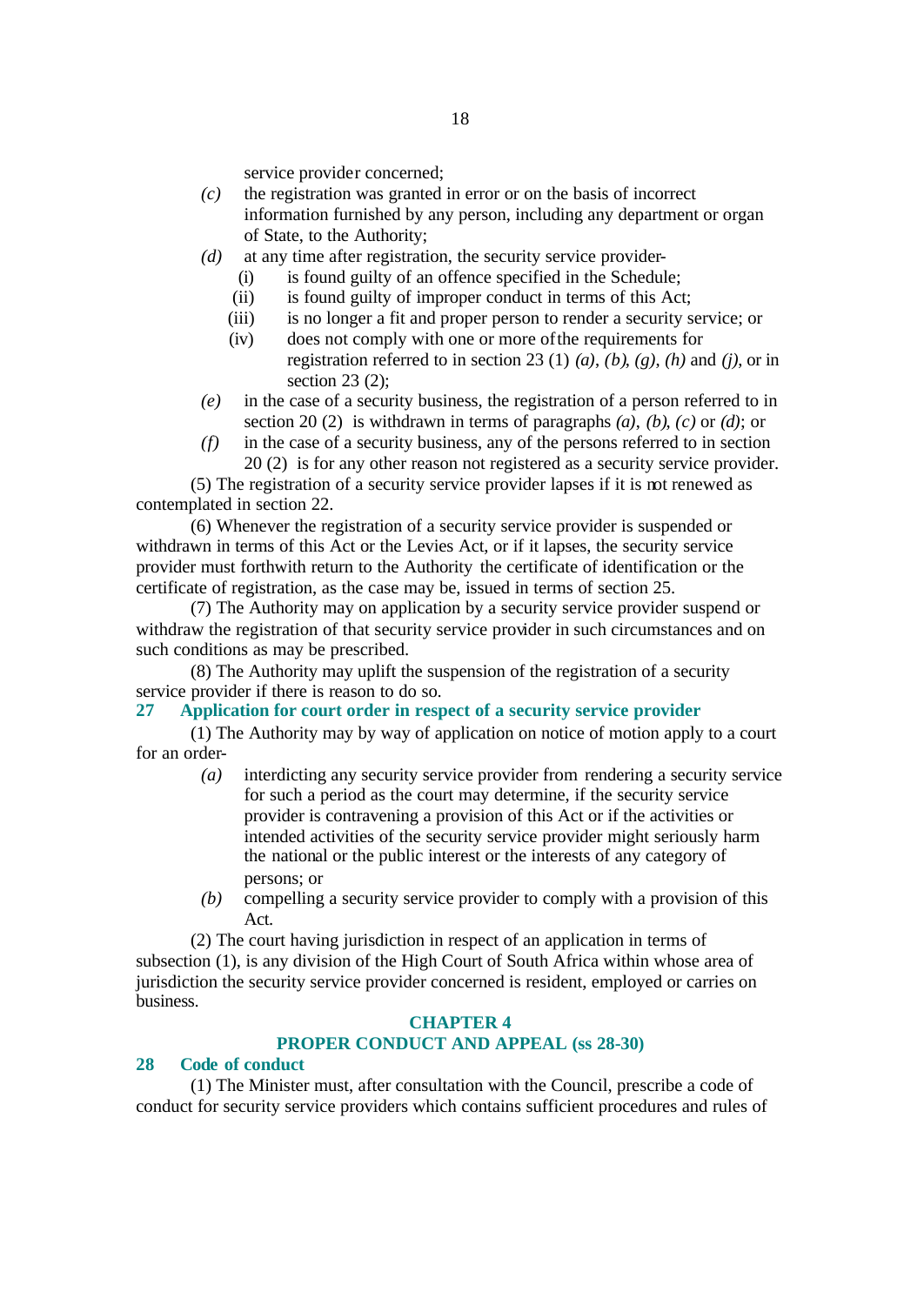evidence for its enforcement.

(2) The code of conduct is legally binding on all security service providers, irrespective of whether they are registered with the Authority or not and, to the extent provided for in this Act, on every person using his or her own employees to protect or safeguard merely his or her own property or other interests, or persons or property on his or her premises or under his or her control.

(3) The code of conduct must contain rules-

- *(a)* that security service providers must obey in order to promote, achieve and maintain-
	- (i) a trustworthy and professional private security industry which acts in terms of the law applicable to the members of the industry;
	- (ii) compliance by security service providers with a set of minimum standards of conduct which is necessary to realise the objects of the Authority; and
	- (iii) compliance by security service providers with their obligations towards the State, the Authority, consumers of security services, the public and the private security industry in general; and
- *(b)* to ensure the payment of minimum wages and compliance with standards aimed at preventing exploitation or abuse of employees in the private security industry, including employees used to protect or safeguard merely the employer's own property or other interests, or persons or property on the premises of, or under the control of the employer.

(4) The code of conduct must be drawn up with due regard to-

- *(a)* the objects of the Authority; and
- *(b)* the different categories or classes of security service providers, different types of security services and any other factor meriting differentiation not amounting to unfair discrimination.

(5) The code of conduct may provide for different penalties in respect of different categories or classes of security service providers or other persons who employ a security officer.

(6) *(a)* The code of conduct drawn up in terms of subsection (1) must first be published by the Minister in the *Gazette* with a notice indicating that the Minister intends to issue such a code and inviting interested persons to submit to the Minister within a stated period, but not less than four weeks from the date of publication of the notice, any objections to or representations concerning the proposed code of conduct: Provided that, if the Minister after the expiry of that period decides on any alterations of the proposed code as a result of any objections or representations, it is not necessary to publish such alterations for further comment.

*(b)* The provisions of paragraph *(a)* apply with regard to any amendment of the code of conduct.

(7) *(a)* A code of conduct comes into operation on a date determined by the Minister in the *Gazette*.

*(b)* The Minister may for the purposes of paragraph *(a)* determine different dates in respect of different categories or classes of security service providers.

**29 Improper conduct proceedings against security service providers**

(1) Improper conduct proceedings may, in the prescribed manner, be instituted by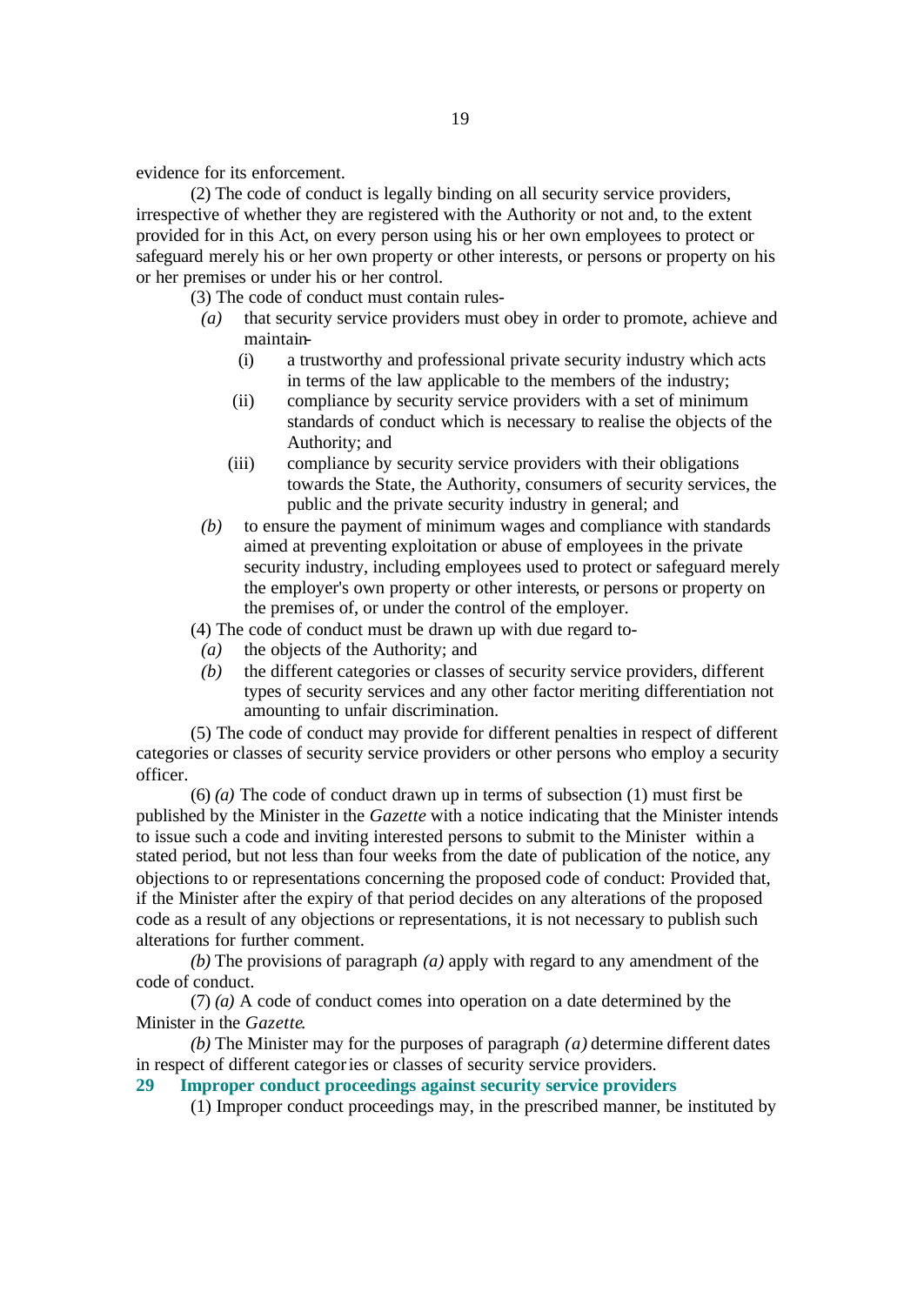the Authority against a s ecurity service provider or other person who employs a security officer, on account of an allegation of improper conduct, whether such improper conduct was allegedly committed within or outside the borders of the Republic.

(2) The person presiding at improper conduct proceedings may, on good grounds, conduct or proceed with such proceedings in the absence of the security service provider concerned.

## **30 Appeal against decisions**

(1) Any person aggrieved by-

- *(a)* the refusal by the Authority to grant his or her application for registration as a security service provider;
- *(b)* the suspension or withdrawal of his or her registration as a security service provider by the Authority; or
- *(c)* a finding against him or her, of improper conduct in terms of this Act, or the punishment imposed in consequence of the finding,

may within a period of 60 days after service of the notification of the relevant decision contemplated in paragraph  $(a)$ ,  $(b)$  or  $(c)$ , appeal to an appeal committee.

(2) An appeal committee contemplated in subsection (1) is appointed by the Minister for every appeal and consists of-

- *(a)* a person with not less than five years' experience as an attorney, advocate or magistrate, who is the presiding officer; and may also include
- *(b)* two other persons if it is considered appropriate by the Minister.
- (3) Every person serving as a member of an appeal committee must be

independent from the Authority and may have no personal interest in the private security industry or in the affairs of an appellant.

(4) The procedure in connection with the lodging and prosecution of an appeal in terms of this section must be prescribed.

(5) The amounts payable by an appellant to the Authority in respect of the reproduction of records and related matters in the lodging and prosecution of an appeal must be prescribed.

(6) The appeal committee hearing an appeal in terms of this section may confirm, set aside or vary the decision or substitute for such decision any other decision which in the opinion of the appeal committee ought to have been taken and direct the Authority to do everything necessary to give effect to the decision of the appeal committee.

(7) A member of the appeal committee may be paid such remuneration and allowance as the Minister may, from time to time, determine with the concurrence of the Minister of Finance.

#### **CHAPTER 5**

#### **MONITORING AND INVESTIGATION (ss 31-34)**

#### **31 Appointment of inspectors**

(1) *(a)* Subject to the provisions of this Act, the Council must appoint inspectors as staff members of the Authority in terms of this Act.

*(b)* The provisions of section 14 apply, with the necessary changes, to the appointment of such inspectors.

(2) Any person appointed in terms of this section must perform functions in terms of this Act and any other law, subject to the direction and control of the director.

(3) The director must furnish every inspector with a certificate in the prescribed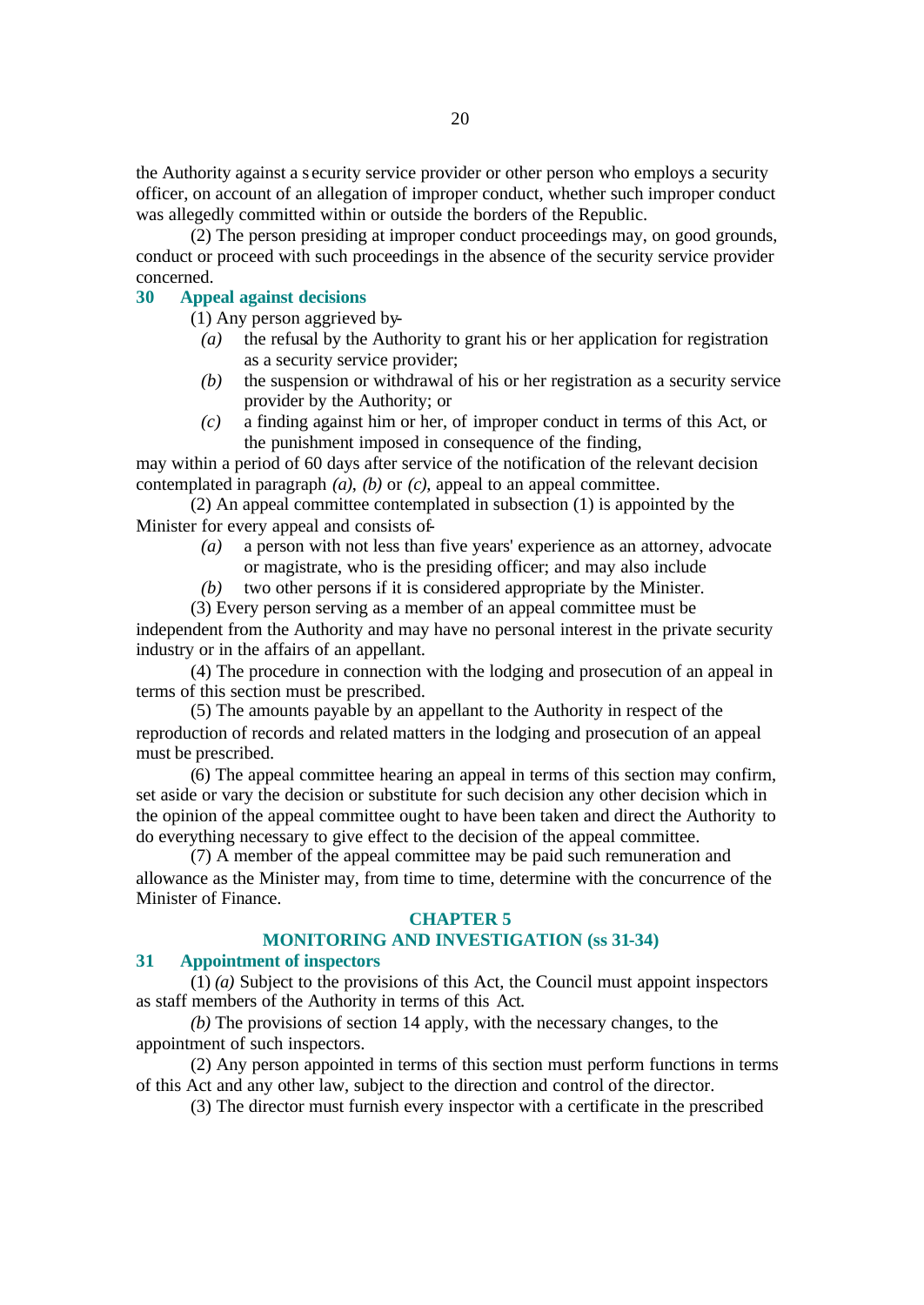form to the effect that he or she has been so appointed and is deemed by virtue of section 34 (3) of this Act to be a peace officer.

(4) An inspector must at the request of any interested person produce the certificate when performing a function in terms of this Act.

(5) The Council, or the director if he or she has been authorised generally or specifically by the Council, may, if it is considered necessary in the circumstances to acquire special expertise or to augment the capacity of the Authority temporarily, appoint any person, who is not in the full-time employment of the Authority, as an inspector for a particular inspection or to assist an inspector with a particular inspection.

(6) A person appointed in terms of subsection (5), for the purpose of an inspection, has the same powers and duties as an inspector contemplated in subsection (1) and the provisions of subsections (3) and (4) and section 14 apply, with the necessary changes, to such a person.

(7) When performing any function in terms of this Act, an inspector may be accompanied by and utilise the services of an assistant, an interpreter or any member of the Service.

#### **32 Code of conduct for inspectors**

(1) The Council must draw up a code of conduct for inspectors which is legally binding on all the inspectors employed by it.

(2) The code of conduct must contain rules relating to compliance by inspectors with a set of minimum standards of conduct which is necessary to realize the objects of the Authority.

(3) The code of conduct must provide for penalties for a contravention of the code of conduct.

### **33 Inspection of security service providers**

 $(1)$  An inspector may, subject to any direction of the director, carry out an inspection of the affairs or any part of the affairs of a security service provider, of any other person who employs a security officer, or of a person whom the director has reason to believe is a security service provider or employs a security officer.

(2) An inspector who carries out an inspection in terms of this section must, on completion of the inspection, compile a report of the inspection, provide a copy thereof to the relevant security service provider or other person contemplated in subsection (1) and submit the original to the director.

## **34 Powers of inspectors relating to security service providers**

(1) In order to carry out an inspection of the affairs of a security service provider or another person contemplated in section 33, an inspector may at any reasonable time-

- *(a)* without prior notice, enter any premises-
	- (i) occupied by or used in connection with the rendering of a security service by a security service provider or another person contemplated in section 33;
	- (ii) which the director has reason to believe are occupied by or used in connection with the rendering of a security service by a security service provider or another person contemplated in section 33; or
	- (iii) where or from where a security service is rendered or the director has reason to believe that such a service is rendered;
- *(b)* use any applicable equipment which has not been prohibited by the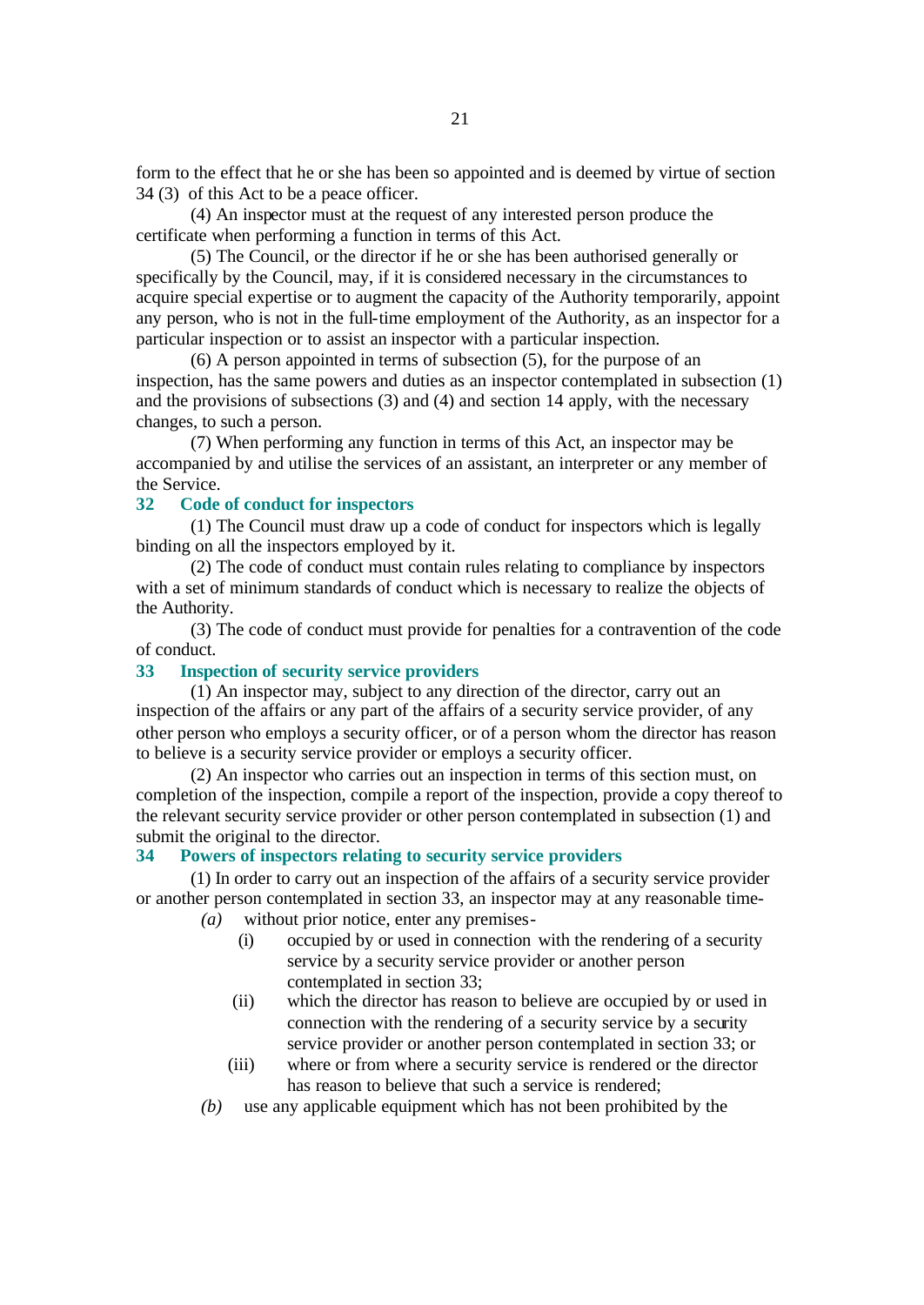Council during such inspection and conduct such inspection, examination and investigation as may be necessary for the purpose of monitoring or enforcing compliance with this Act or the Levies Act;

- *(c)* use any computer system or equipment on the premises which is or appears to be utilised for the control or administration of the rendering of a security service, or require reasonable assistance from any person on the premises to use that computer system to-
	- (i) access any data contained in or available to that computer system relating to matters contemplated in paragraph *(d)*;
	- (ii) reproduce any record from that data; and
	- (iii) seize, against the issue of a receipt, any output from that computer for examination and copying;
- *(d)* require from any person on the premises who is in control of the premises or appears to be performing managerial, supervisory, administrative or clerical functions relating to the rendering of a security service, at such a reasonable time and place as may be determined by the inspector-
	- (i) to disclose information, either orally or in writing, on any matter relating to the compliance with the provisions of this Act or the Levies Act, by the security service provider or other person contemplated in section 33, concerned;
	- (ii) to produce to the inspector all or any r ecords or documentation relating to the activities of the security service provider or other person contemplated in section 33, and pertaining to such a period as may be determined by the inspector, including but not limited to-
		- *(aa)* a list with the names and identity numbers of all security officers and other employees of the security service provider or other person contemplated in section 33 concerned, as well as a list with the names and identity numbers of all persons who are officials of the security service provider or other person contemplated in section 33, but who are not its employees;
		- *(bb)* the wage register, payroll, pay-slips or other similar documentation in respect of such security officers, officials and employees;
		- *(cc)* time-sheets and attendance registers reflecting the hours of work of such security officers, officials and employees;
		- *(dd)* posting sheets indicating the places where such security officers have been or are utilised in connection with a security service, the nature of such service, whether the security officers are in possession of any firearm or other weapon or have been provided with any firearm or other weapon by anyone and any legal authorisation regarding such a firearm;
		- *(ee)* documentation indicating the level of security training of such security officers and officials;
		- *(ff)* personnel files of such security officers, officials and employees;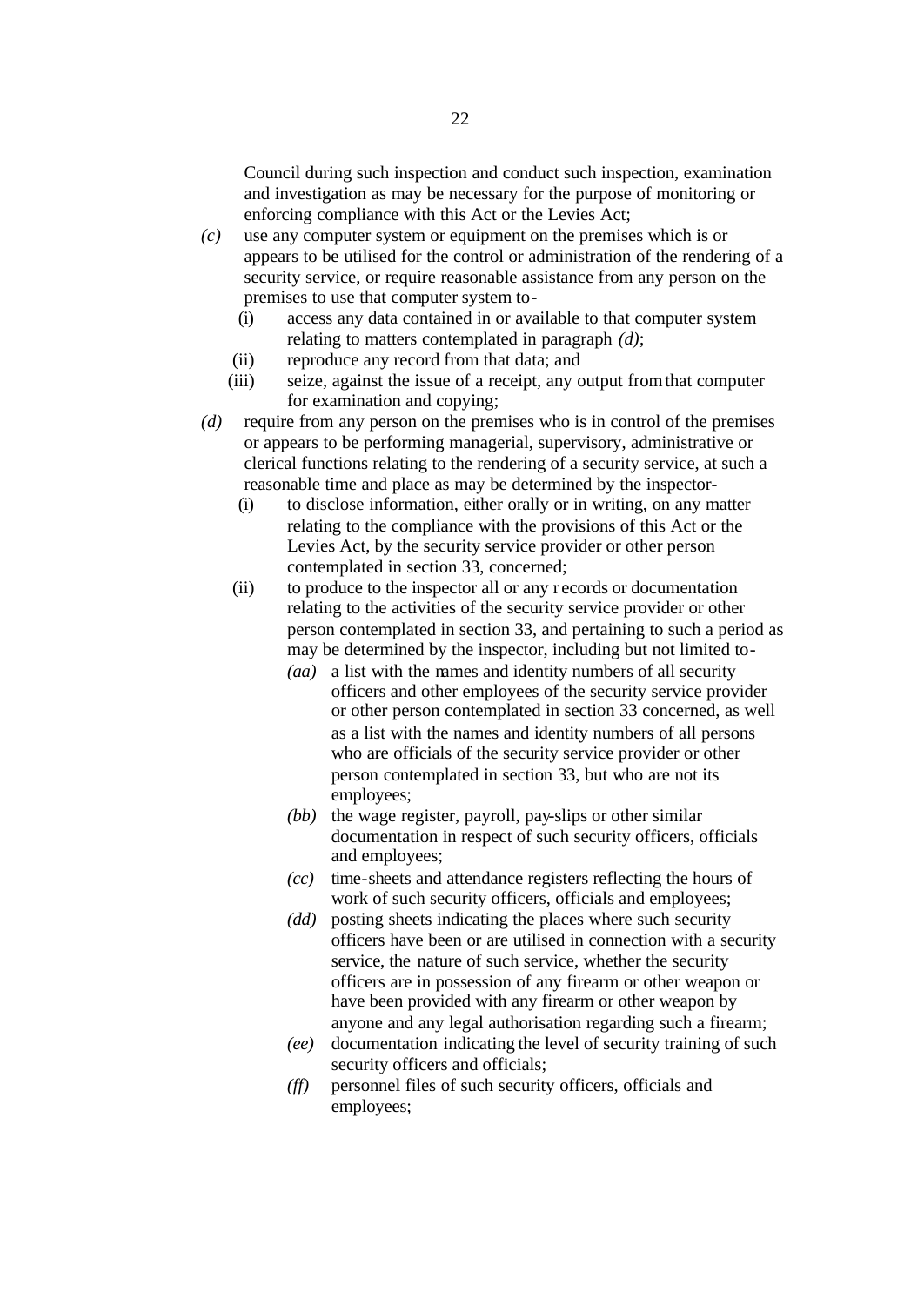- *(gg)* contracts entered into between the security service provider or other person contemplated in section 33, and such security officers, officials and employees;
- *(hh)* documentation pertaining to deductions and payment of amounts by the security service provider or other person contemplated in section 33, to the Authority; and
- *(ii)* documentatio n pertaining to any contract between the security service provider or other person contemplated in section 33, and a client;
- *(e)* search the premises for any records or documentary information contemplated in paragraph *(d)*;
- *(f)* open any room, strongroom, safe, cabinet or other container which the inspector suspects contains any record or document relating to the affairs of the security service provider or other person contemplated in section 33, or cause it to be opened;
- *(g)* inspect or examine any record or document contemplated in paragraph *(d)*, or other article or object on or in the premises used or which appears to be used in connection with the rendering of a security service by the security service provider or other person contemplated in section 33 concerned and request information about any such document, article or object from any person contemplated in paragraph *(c)*;
- *(h)* make copies or extracts from any record or document contemplated in paragraph *(d)* or, against the issue of a receipt by the inspector, seize a record, document or object if the inspector has reason to believe that it can serve as evidence at any improper conduct proceedings or any other inquiry in terms of this Act.

(2) Any person from whose possession any item contemplated in subsection (1) has been removed, or who otherwise to the satisfaction of the director or an inspector proves a right of ownership or possession in respect thereof, may during normal office hours be permitted by the director or inspector to investigate or examine the item in question, or extracts from any such record or document, under circumstances necessary to protect the integrity of the item in question.

(3) *(a)* An inspector in respect of any provision of this or any other law applicable to security service providers is deemed to have been appointed as a peace officer by the Minister of Justice in terms of section 334 of the Criminal Procedure Act, 1977 (Act 51 of 1977), for the national territory of the Republic, and for the purpose of exercising the powers contemplated in sections 40, 41, 44, 45, 46, 47, 48, 49 and 56 of the Criminal Procedure Act, 1977.

*(b)* An inspector may use the powers in terms of this subsection only to serve the purposes of this Act and matters incidental thereto.

(4) A member of the Service or an inspector may demand the production of the registration and identification certificate contemplated in section 25, by any person purporting to be a security service provider.

(5) Any member of the Service has all the powers conferred on an inspector in terms of this Act and the Levies Act.

#### **CHAPTER 6**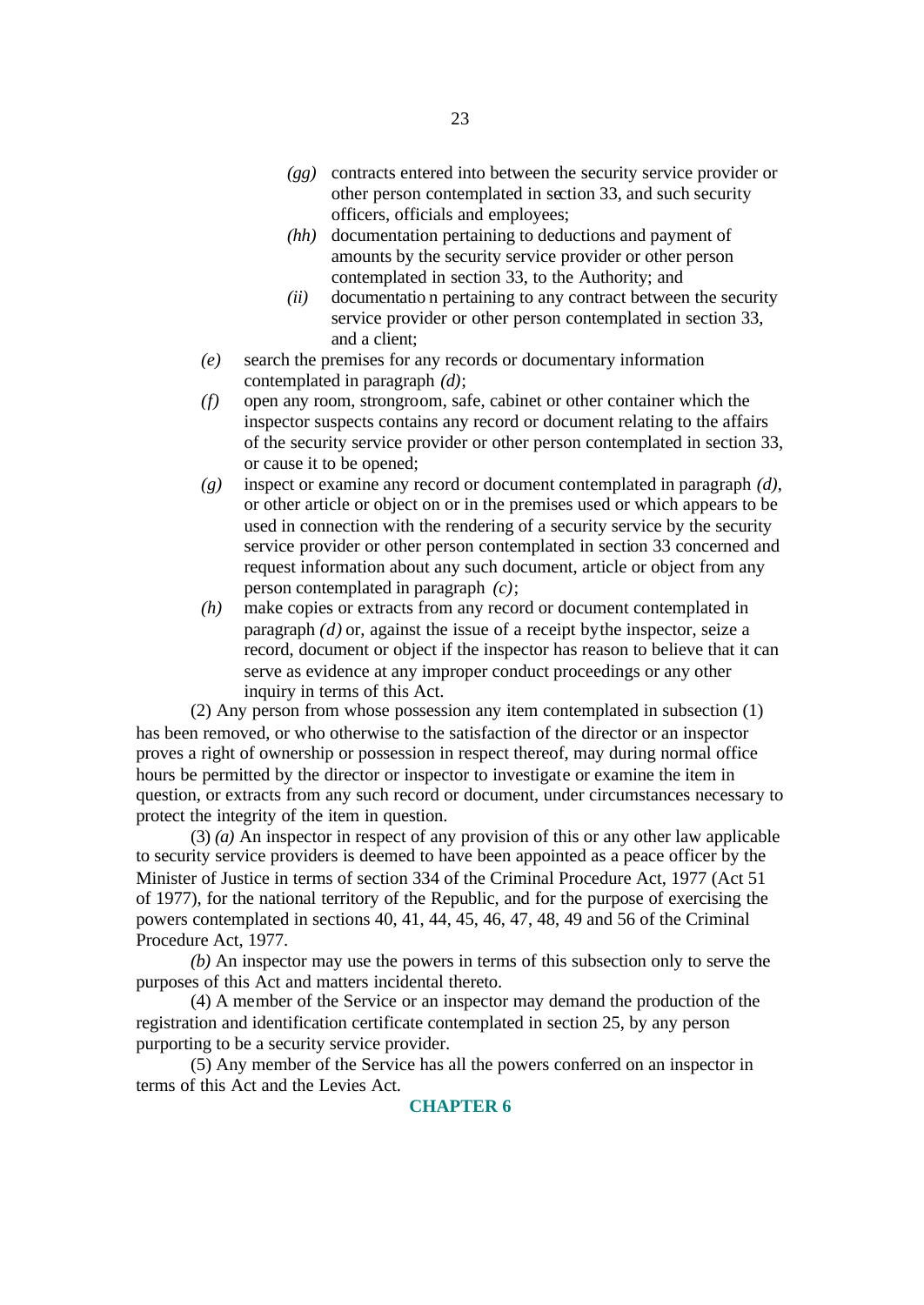#### **GENERAL PROVISIONS (ss 35-45)**

#### **35 Regulations**

(1) The Minister may make regulations relating to-

- *(a)* any matter which in terms of this Act is required or permitted to be prescribed;
- *(b)* the registration by the Authority of security service providers;
- *(c)* the periodic applications for renewal of registration and the conditions upon which such applications are to be granted;
- *(d)* the obligatory undergoing of security training by security service providers;
- *(e)* ensuring the quality of training as contemplated in section 4 *(k)* or any other law, in respect of security service providers and prospective security service providers;
- *(f)* the uniform, insignia and registration and identification certificates of security service providers;
- *(g)* the types of uniforms, distinctive badges or buttons which may not be supplied to or worn by a security service provider;
- *(h)* (i) the procedure for the institution and conduct of improper conduct proceedings or any other inquiry in terms of this Act;
	- (ii) the appointment, powers and duties of presiding officers and other officials in respect of such proceedings or any other inquiry in terms of this Act;
	- (iii) the attendance by a security service provider or any witness, of improper conduct proceedings or any other inquiry in terms of this Act;
	- (iv) cost orders with regard to improper conduct proceedings;
	- (v) the procedure for the payment and collection of fines imposed in respect of improper conduct;
	- (vi) competent findings and other appropriate orders in respect of improper conduct;
	- (vii) the confirmation, review or substitution of any finding, punishment or other order contemplated in subparagraph (vi), or the setting aside thereof, by the Authority;
- *(i)* the establishment, management and functioning of a guarantee fund for the private security industry;
- *(j)* the establishment and operation of a complaints office as contemplated in section 4 *(r)*;
- *(k)* the compulsory keeping of records and documents concerning the management, administration and other matters relating to the rendering of a security service and the format for keeping the records and documents, including the premises where the records and documents must be kept available;
- *(l)* the types of information which security service providers must furnish to the Authority;
- *(m)* the issuing, possession and use of firearms and other weapons by security service providers;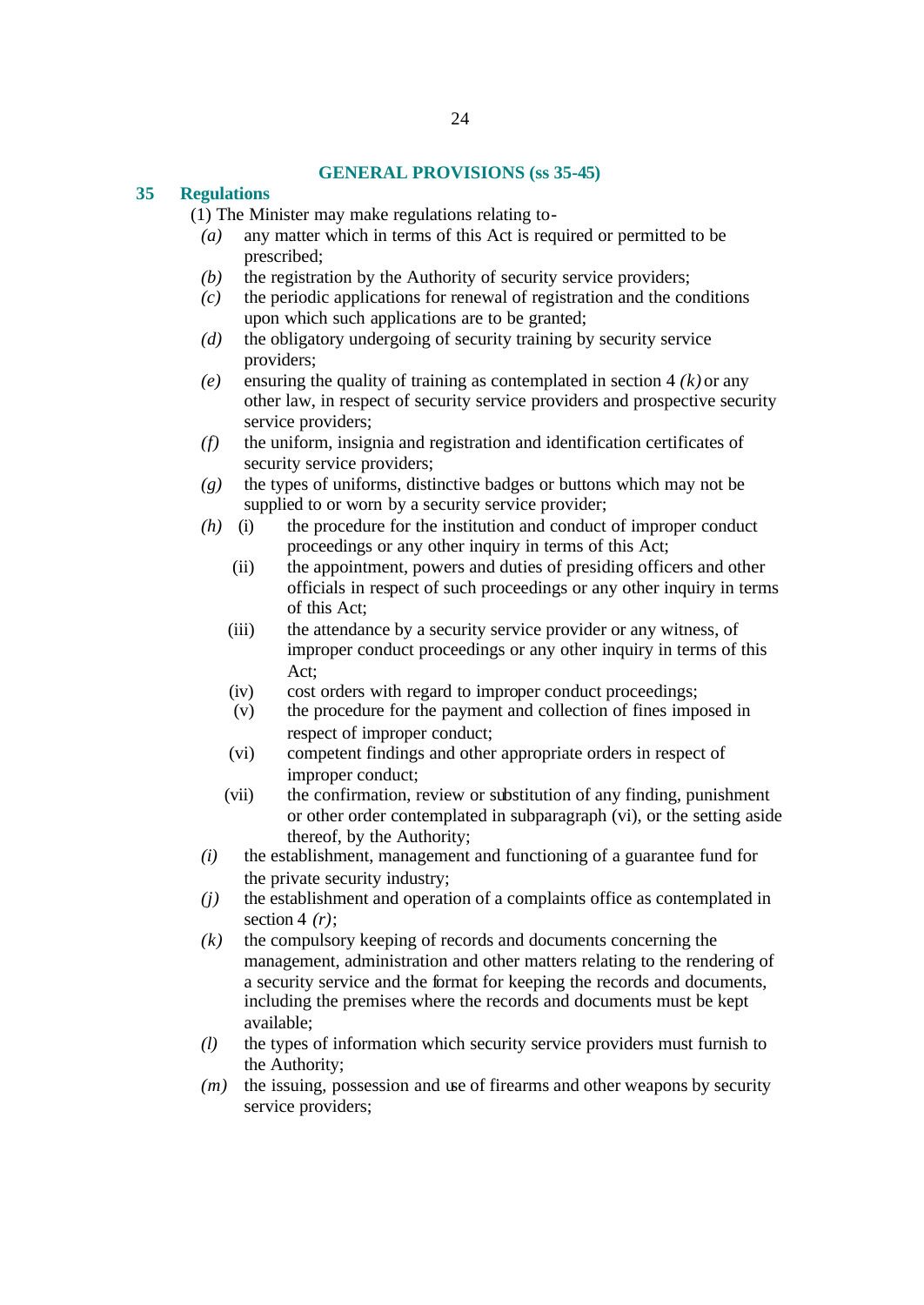- *(n)* the safe-keeping and disposal of records, documents and other objects seized in terms of this Act;
- *(o)* the training, registration, use, treatment, transportation and general care of working animals by security service providers and other persons who employ security officers, in or in connection with rendering a security service, as well as the registration of training centres with regard thereto;
- *(p)* the information to be furnished by security businesses to consumers or prospective consumers of security services;
- *(q)* the advertising of the services of security service providers and of security equipment;
- *(r)* the use of certain types of equipment by security service providers in the rendering of a security service;
- *(s)* the manufacture, importation, selling, distribution and possession of security equipment;
- *(t)* the limited engaging by the Authority of the services of consultants, when it is necessary to make use of such services;
- *(u)* generally, any matter which it is necessary or expedient to prescribe for the attainment or better attainment of the objects of this Act or the performance of the functions of the Authority.

(2) Different regulations may be made in terms of subsection (1) with reference to different categories or classes of security service providers.

(3) Regulations made in terms of subsection (1) may, in respect of any contravention thereof or failure to comply therewith, prescribe as a penalty a fine or imprisonment for a period not exceeding 24 months.

## **36 Provision of information to Authority**

(1) A member of the Service must, at the request of the Authority, furnish the Authority with information regarding any previous conviction of a person applying in terms of section 21 for registration as a security service provider.

(2) A person in the employ of the State must, subject to any applicable law, at the request of the Authority furnish the Authority with such information as may be needed by the Authority in order to perform its functions in terms of this Act and the Levies Act.

# **37 Preservation of confidentiality**

No person may disclose to any other person any information obtained by him or her in the performance of any function in terms of this Act and which relates to the personal, financial or business affairs of any person or which may be prejudicial to the performance of the functions of the Authority, except-

- *(a)* to the extent to which it may be necessary for the proper administration or application of the provisions of this Act or the Levies Act;
- *(b)* to the extent that this Act or any other applicable law authorises or compels such disclosure;
- *(c)* with the consent of the Minister; or
- *(d)* to the extent that it is necessary for the purposes of pending legal proceedings relating to a matter dealt with in this Act or the Levies Act.

# **38 Offences and penalties**

- (1) Any person who-
	- *(a)* falsely represents himself or herself to be an inspector; or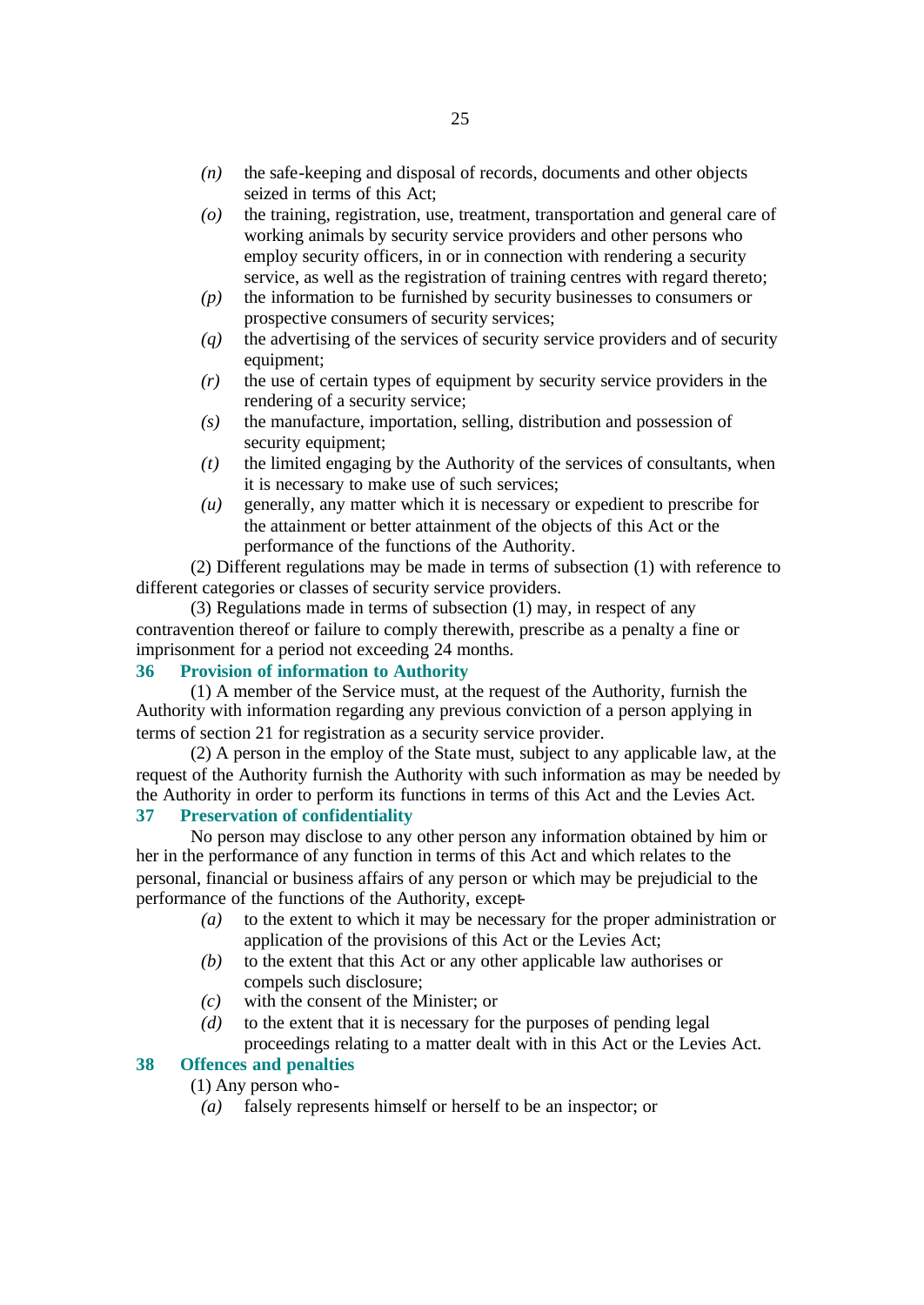*(b)* interferes with, resists, obstructs, hinders or delays an inspector, other person lawfully accompanying an inspector or a member of the Service in the performance of any function in terms of this Act or the Levies Act;

is guilty of an offence and liable on conviction to a fine or to imprisonment for a period not exceeding five years or to both a fine and such imprisonment.

(2) Any security service provider or other person referred to in section 33, who-

- *(a)* refuses or fails to comply with any request of an inspector or member of the Service in terms of section 34;
- *(b)* without lawful excuse refuses or fails to answer a question put to him or her by an inspector or a member of the Service; or
- *(c)* makes any statement to an inspector or a member of the Service which is materially false or produces any document to an inspector or member of the Service which is false in any material respect,

is guilty of an offence and liable on conviction to a fine or to imprisonment for a period not exceeding five years or to both a fine and such imprisonment.

(3) Any person who-

- *(a)* contravenes or fails to comply with section 20 (1) or section 26 (3);
- *(b)* contravenes or fails to comply with section 26 (6) or 37;
- *(c)* in any application, inquiry, improper conduct proceedings, appeal or other proceedings in terms of this Act or the Levies Act, wilfully furnishes information or makes a statement which is false in any material respect;
- *(d)* fails to keep a prescribed record or document or fails to keep a prescribed record or document at premises as required in terms of this Act or the Levies Act;
- *(e)* advertises security services to be rendered by a person who is not registered in terms of this Act or whose registration is suspended in terms of this Act or the Levies Act;
- *(f)* holds himself or herself out as a registered security service provider whilst he or she is not registered or such registration is suspended;
- *(g)* knowingly or without the exercise of reasonable care contracts for the rendering of security services contrary to a provision of this Act or the Levies Act;
- *(h)* in any manner threatens, or commits an act which is calculated to obstruct or unduly influence a councillor or a staff member of the Authority in the performance of his or her functions in terms of this Act or the Levies Act; or
- *(i)* commits an act which is calculated to hinder, impede or obstruct any investigation in terms of this Act or the Levies Act;

is guilty of an offence and-

- (i) on a first conviction of a contravention referred to in paragraph *(a)*, is liable to a fine or to imprisonment for a period not exceeding five years, or to both a fine and such imprisonment;
- (ii) on a second or subsequent conviction of a contravention referred to in paragraph *(a)*, is liable to a fine or to imprisonment for a period not exceeding ten years, or to both a fine and such imprisonment;
- (iii) on a conviction of a contravention referred to in paragraph *(b)*, *(c)*, *(d)*, *(e)*,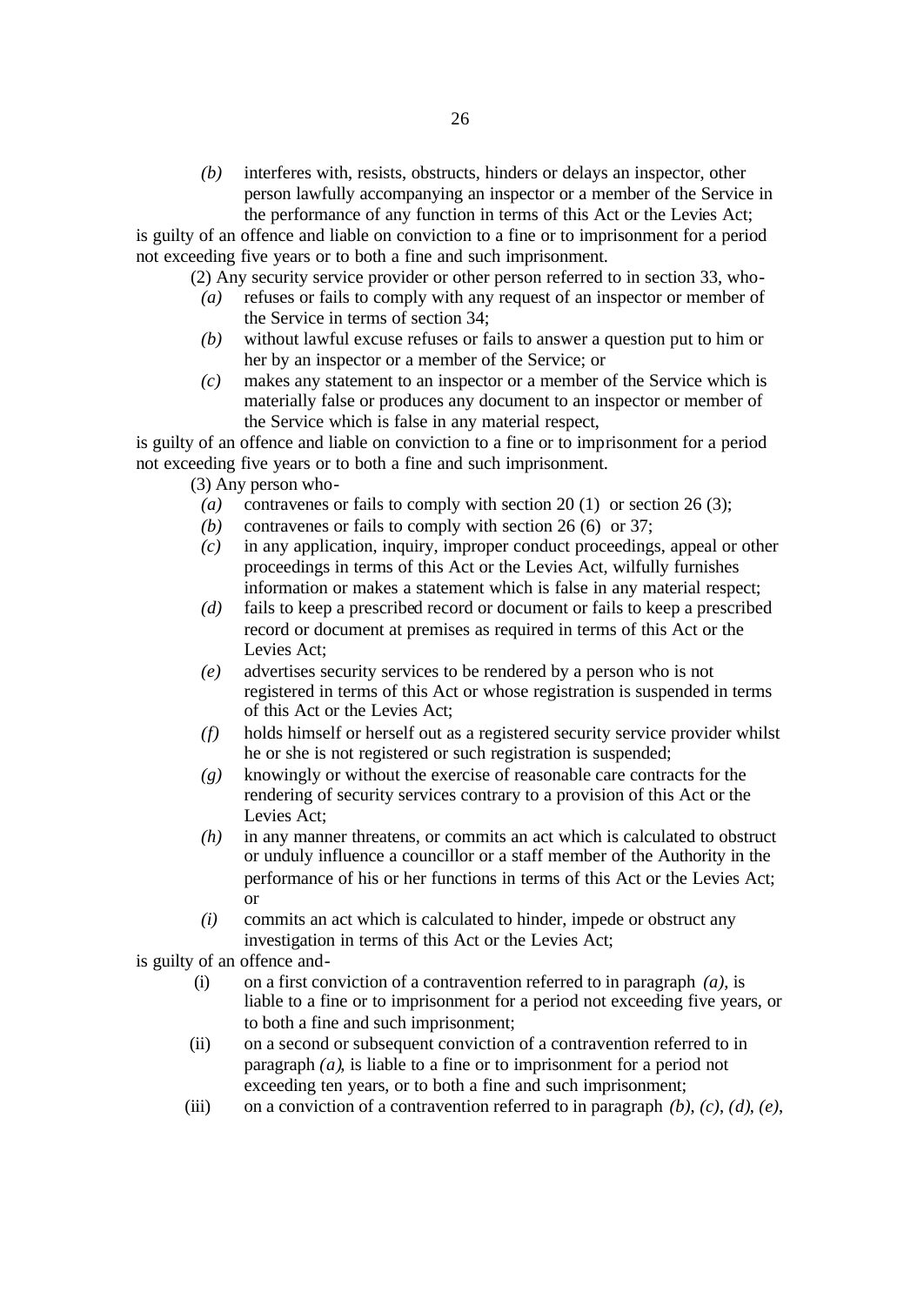*(f)*, *(g)*, *(h)*, or *(i)*, is liable to a fine or to imprisonment for a period not exceeding 24 months, or to both a fine and such imprisonment.

(4) Any person who contravenes or fails to comply with any other provision of this Act or any provision of the Levies Act, is guilty of an offence and is liable on conviction to a fine or to imprisonment for a period not exceeding 24 months, or to both a fine and such imprisonment.

#### **39 Extra-territorial application of Act and jurisdiction**

(1) Any act constituting an offence in terms of this Act and which is committed outside the Republic by any security service provider, registered or obliged to be registered in terms of this Act, is deemed to have been committed in the Republic.

(2) Any offence in terms of this Act is, for the purpose of determining the jurisdiction of a court to try the offence, deemed to have been committed-

- *(a)* at the place where it was actually committed;
- *(b)* at the place where the accused is resident; and
- *(c)* at the place where the accused conducts his or her business.

#### **40 Limitation of liability**

The Minister, someone acting under the authority of the Minister, the Authority, a councillor contemplated in section 6, or any person in the employ of the Authority or performing functions in terms of this Act or the Levies Act, is not personally liable in respect of the *bona fide* exercise of a power or performance of a duty in terms of a provision of this Act or the Levies Act, if such exercise or performance was not grossly negligent.

#### **41 Delegation of powers by Minister**

(1) The Minister may upon such conditions as he or she may deem fit, delegate any of the powers conferred upon him or her by this Act, except the power mentioned in sections 1 (2), 6, 8, 20, 28, 30 or 35 to the National Commissioner or a member of the Service designated by the National Commissioner.

(2) No delegation of any power prevents the exercise of such power by the Minister.

#### **42 Act binds State**

This Act binds the State.

#### **43 Amendment and repeal of laws**

The Security Officers Act, 1987 (Act 92 of 1987), is hereby repealed, with the exception of its provisions, including the regulations, relating to the deduction and payment of annual amounts, the funding of the Security Officers' Interim Board and the imposition of criminal and other sanctions relating thereto.

#### **44 Transitional provisions**

(1) In this section-

- *(a)* 'repealed legislation' means the Security Officers Act, 1987 (Act 92 of 1987);
- *(b)* 'Board' means the Security Officers' Interim Board established by section 2 of the repealed legislation.

(2) With effect from the date of commencement of this Act-

*(a)* all assets, rights, obligations, duties and liabilities of the Board vest in the Authority and are deemed to have been acquired or incurred by the Authority, as the case may be, in terms of the provisions of this Act;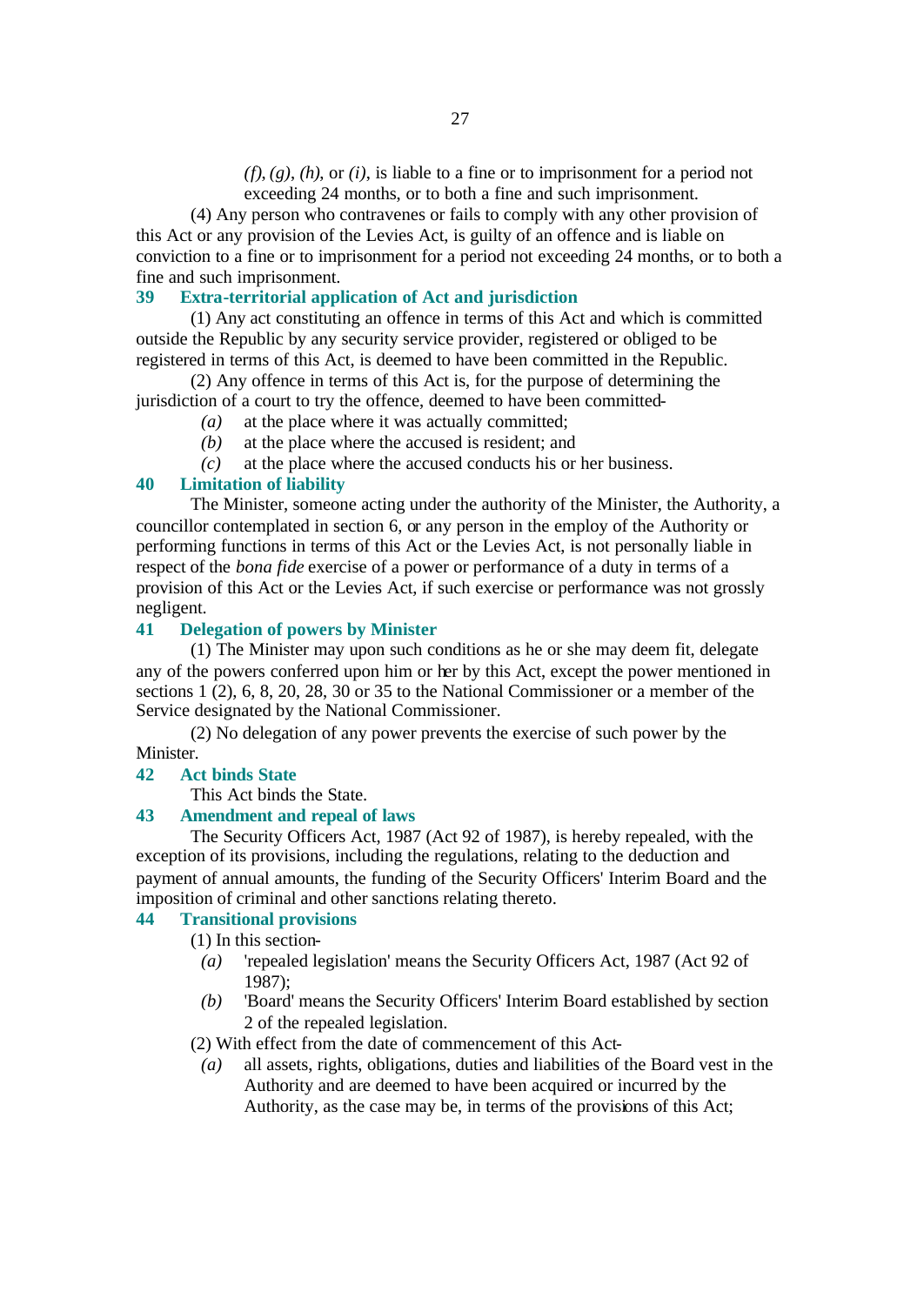- *(b)* anything done or any decision or steps taken by the Board in terms of a provision of the repealed legislation is deemed to have been done or taken by the Authority, as the case may be, in terms of the corresponding provisions of this Act;
- *(c)* any regulation or a code of conduct made or drawn up in terms of the repealed legislation and in force immediately before the commencement of this Act, remains in force to the extent that it is compatible with this Act, until amended, abolished or replaced in terms of this Act;
- *(d)* any reference in any law or document to the Board must be construed as a reference to the Authority;
- *(e)* all proceedings which were pending before a court between the Board and any person or appeals pending before the Minister in terms of the repealed legislation, must continue as between the Authority and such person and must be disposed of as if this Act had not been enacted, unless the interests of justice require otherwise.

(3) As soon as possible after the commencement of this Act the Authority must, on application by any person, against payment of such amount as may be determined by the Authority, effect all such changes or endorsements on any document that was issued by the Board or which reflects a transaction to which the Board was a party immediately prior to such commencement, as are necessary, to give effect to this section.

(4) Any criminal proceedings, improper conduct proceedings or appeals against decisions of the Board instituted in terms of the repealed legislation and which has not been finalised at the commencement of this Act, must be dealt with and finalised as if such legislation had not been repealed.

(5) The Registrar of Deeds concerned must make entries or endorsements in or on any relevant register, title deed or other document in the Registrar's office or submitted to the Registrar, which may be necessary in order to give effect to the provisions of subsection (2) *(a)* and no office fee or other charge is payable in respect of any such entry or endorsement.

(6) *(a)* Any category or class of security service providers which was not obliged to be registered as security officers in terms of the repealed legislation immediately before the commencement of this Act, will not be subject to the provisions of this Act or the Levies Act, until such date<sup>i\*</sup> as the Minister may determine by notice in the *Gazette*.

*(b)* A notice contemplated in paragraph *(a)* may specify different dates in respect of different categories or classes of security service providers and must be published at least 180 days before any such date specified therein.

(7) All provisions of the repealed legislation relating to the deduction and payment of annual amounts, the funding of the Board and the imposition of criminal and other sanctions relating thereto, including all relevant regulations, remain in force to provide for the funding of the Authority, until they are repealed by the implementation of the relevant provisions of the Levies Act.

(8) The provisions of section 20 of the repealed legislation and the regulations made in relation thereto remain in force, with the necessary changes, as if the legislation had not been repealed, until a code of conduct for security service providers and provisions providing for the enforcement thereof come into operation.

**45 Short title and commencement**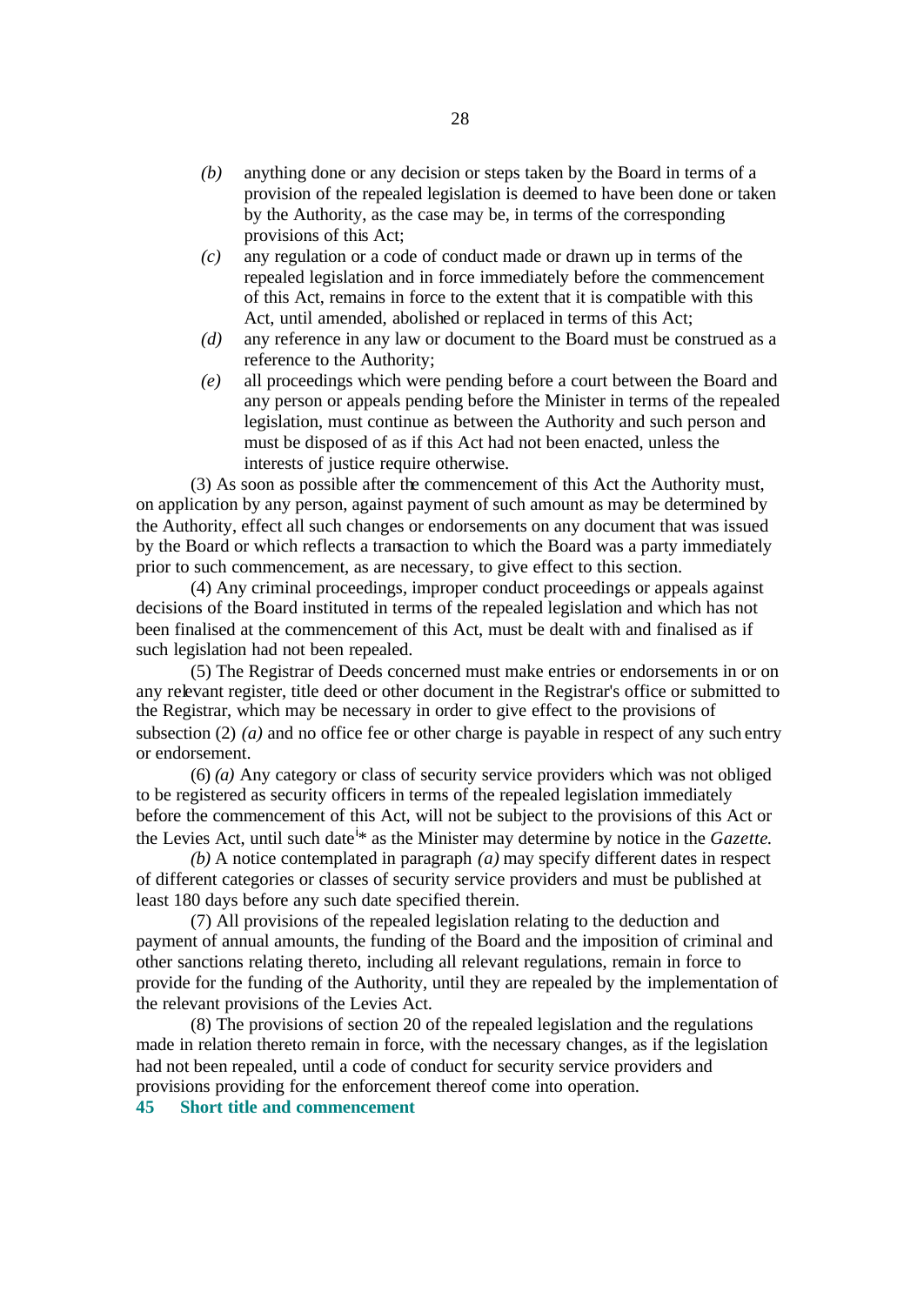This Act is called the Private Security Industry Regulation Act, 2001, and comes into operation on a date fixed by the President by proclamation in the *Gazette*. **Schedule**

# **TABLE OF OFFENCES**

[Schedule amended by s. 36 (1) of Act 12 of 2004.]

High treason. Sedition. Sabotage. Terrorism. Public violence. Arson. Malicious damage to property. Intimidation. Rape. Murder. Robbery. Culpable homicide involving the use of a firearm or any form of intentional violence. Kidnapping. Assault with the intention to cause serious bodily harm. Indecent assault. Child stealing. Fraud. Forgery or uttering of a forged document knowing it to have been forged. Breaking or entering any premises, whether in terms of common or statutory law, with the intention to commit an offence. Theft, whether in terms of common law or statutory law. Receiving stolen property knowing it to have been stolen. Extortion. Defeating the ends of justice. Perjury, whether in terms of common law or statutory law. An offence referred to in Part 1 to 4, or section 17, 20 or 21 (in so far as it relates to the aforementioned offences) of Chapter 2 of the Prevention and Combating of Corrupt Activities Act, 2004. An offence involving the illicit dealing in dependence-producing substances. Any offence in terms of statutory law involving an element of dishonesty. Any offence in terms of the Domestic Violence Act, 1998 (Act 116 of 1998). Any offence in terms of the Explosives Act, 1956 (Act 26 of 1956). Any offence in terms of the Regulation of Foreign Military Assistance Act, 1998 (Act 15 of 1998). Any offence in terms of legislation pertaining to the control over the possession and use of firearms and ammunition. Any offence in terms of the Interception and Monitoring Prohibition Act, 1992 (Act 127 of 1992). Any offence in terms of the Intelligence Services Act, 1994 (Act 38 of 1994). Any offence in terms of the Protection of Information Act, 1982 (Act 84 of 1982). *Crimen injuria*.